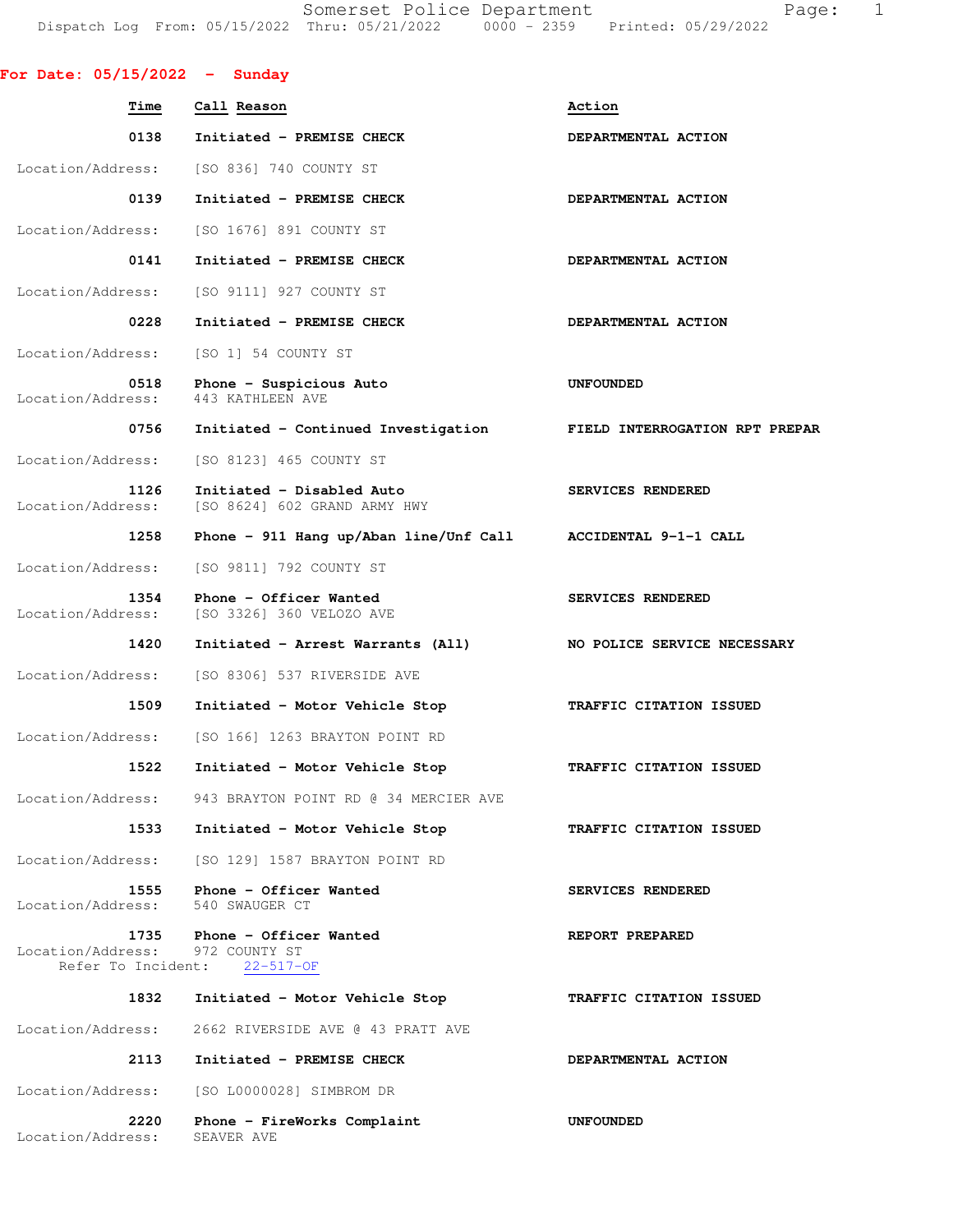| 2340              | Phone - Suspicious Auto         | <b>INVESTIGATED</b> |
|-------------------|---------------------------------|---------------------|
| Location/Address: | [SO 8488] 1400 BRAYTON POINT RD |                     |

## **For Date: 05/16/2022 - Monday**

| 0106              | Initiated - PREMISE CHECK                 | DEPARTMENTAL ACTION |
|-------------------|-------------------------------------------|---------------------|
| Location/Address: | [SO 136] 1804 COUNTY ST                   |                     |
| 0107              | Initiated - PREMISE CHECK                 | DEPARTMENTAL ACTION |
| Location/Address: | [SO 603] 1464 COUNTY ST                   |                     |
| 0108              | Initiated - PREMISE CHECK                 | DEPARTMENTAL ACTION |
| Location/Address: | [SO 197] 140 WOOD ST                      |                     |
| 0109              | Initiated - PREMISE CHECK                 | DEPARTMENTAL ACTION |
| Location/Address: | [SO 91] 115 WOOD ST                       |                     |
| 0110              | Initiated - PREMISE CHECK                 | DEPARTMENTAL ACTION |
| Location/Address: | [SO 51] 1236 COUNTY ST                    |                     |
| 0111              | Initiated - PREMISE CHECK                 | DEPARTMENTAL ACTION |
| Location/Address: | [SO 137] 1083 COUNTY ST                   |                     |
| 0114              | Initiated - PREMISE CHECK                 | DEPARTMENTAL ACTION |
| Location/Address: | [SO 6046] 296 BUFFINTON ST                |                     |
| 0115              | Initiated - PREMISE CHECK                 | DEPARTMENTAL ACTION |
| Location/Address: | [SO L0000009] LINDEN DR                   |                     |
| 0118              | Initiated - PREMISE CHECK                 | DEPARTMENTAL ACTION |
| Location/Address: | [SO 1023] 900 BUFFINTON ST                |                     |
| 0120              | Initiated - PREMISE CHECK                 | DEPARTMENTAL ACTION |
| Location/Address: | [SO 842] 985 COUNTY ST                    |                     |
| 0121              | Initiated - PREMISE CHECK                 | DEPARTMENTAL ACTION |
|                   | Location/Address: [SO 268] 287 COUNTY ST  |                     |
| 0126              | Initiated - PREMISE CHECK                 | DEPARTMENTAL ACTION |
|                   | Location/Address: [SO 5826] 146 COUNTY ST |                     |
| 0126              | Initiated - PREMISE CHECK                 | DEPARTMENTAL ACTION |
| Location/Address: | [SO 8306] 537 RIVERSIDE AVE               |                     |
| 0126              | Initiated - PREMISE CHECK                 | DEPARTMENTAL ACTION |
| Location/Address: | [SO 87] 625 COUNTY ST                     |                     |
| 0127              | Initiated - PREMISE CHECK                 | DEPARTMENTAL ACTION |
| Location/Address: | [SO 7048] 231 RIVERSIDE AVE               |                     |
| 0129              | Initiated - PREMISE CHECK                 | DEPARTMENTAL ACTION |
| Location/Address: | [SO 8068] 381 WILBUR AVE                  |                     |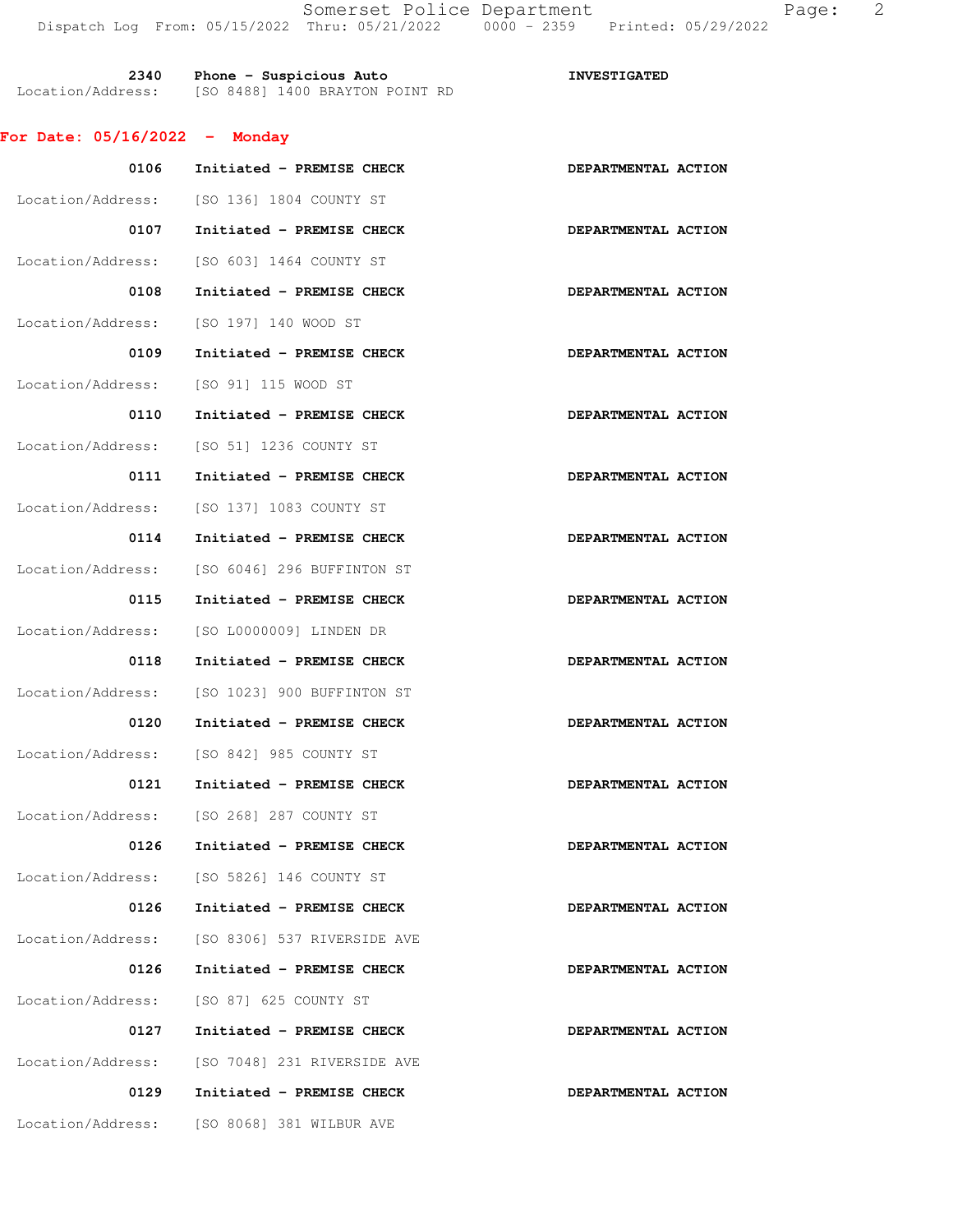| 0130                      | Initiated - Motor Vehicle Stop                      | TRAFFIC CITATION ISSUED |
|---------------------------|-----------------------------------------------------|-------------------------|
|                           | Location/Address: [SO 1615] 833 COUNTY ST           |                         |
| 0133                      | Initiated - PREMISE CHECK                           | DEPARTMENTAL ACTION     |
|                           | Location/Address: [SO 71] 1224 WILBUR AVE           |                         |
| 0134                      | Initiated - PREMISE CHECK                           | DEPARTMENTAL ACTION     |
| Location/Address:         | [SO 1676] 891 COUNTY ST                             |                         |
| 0134                      | Initiated - PREMISE CHECK                           | DEPARTMENTAL ACTION     |
| Location/Address:         | [SO 5692] 900 COUNTY ST                             |                         |
| 0138                      | Initiated - PREMISE CHECK                           | DEPARTMENTAL ACTION     |
|                           | Location/Address: [SO 23] 1072 COUNTY ST            |                         |
| 0140                      | Initiated - PREMISE CHECK                           | DEPARTMENTAL ACTION     |
|                           | Location/Address: [SO 836] 740 COUNTY ST            |                         |
| 0144                      | Initiated - PREMISE CHECK                           | DEPARTMENTAL ACTION     |
| Location/Address:         | [SO 421] 215 COUNTY ST                              |                         |
| 0145                      | Initiated - PREMISE CHECK                           | DEPARTMENTAL ACTION     |
| Location/Address:         | [SO 1] 54 COUNTY ST                                 |                         |
| 0146                      | Initiated - PREMISE CHECK                           | DEPARTMENTAL ACTION     |
| Location/Address:         | [SO 151] 1525 RIVERSIDE AVE                         |                         |
| 0147                      | Initiated - PREMISE CHECK                           | DEPARTMENTAL ACTION     |
| Location/Address:         | [SO L0000023] 1606 RIVERSIDE AVE                    |                         |
| 0150                      | Initiated - PREMISE CHECK                           | DEPARTMENTAL ACTION     |
|                           | Location/Address: [SO 15] 500 READ ST               |                         |
| 0151                      | Initiated - PREMISE CHECK                           | DEPARTMENTAL ACTION     |
|                           | Location/Address: [SO 88] 1141 BRAYTON AVE          |                         |
|                           | 0154 Initiated - PREMISE CHECK                      | DEPARTMENTAL ACTION     |
|                           | Location/Address: [SO 92] 700 READ ST               |                         |
| 0155                      | Initiated - PREMISE CHECK                           | DEPARTMENTAL ACTION     |
|                           | Location/Address: [SO 1093] 830 READ ST             |                         |
| 0156                      | Initiated - PREMISE CHECK                           | DEPARTMENTAL ACTION     |
|                           | Location/Address: [SO 4625] READ ST                 |                         |
| 0211                      | Initiated - Motor Vehicle Stop                      | TRAFFIC CITATION ISSUED |
|                           | Location/Address: 237 GRANDVIEW AVE @ 472 COUNTY ST |                         |
| 0236                      | Initiated - PREMISE CHECK                           | DEPARTMENTAL ACTION     |
|                           | Location/Address: [SO 138] 1878 WILBUR AVE          |                         |
| 0358<br>Location/Address: | Phone - MEDICAL<br>50 SANDY POINT RD                | Patient Refusal         |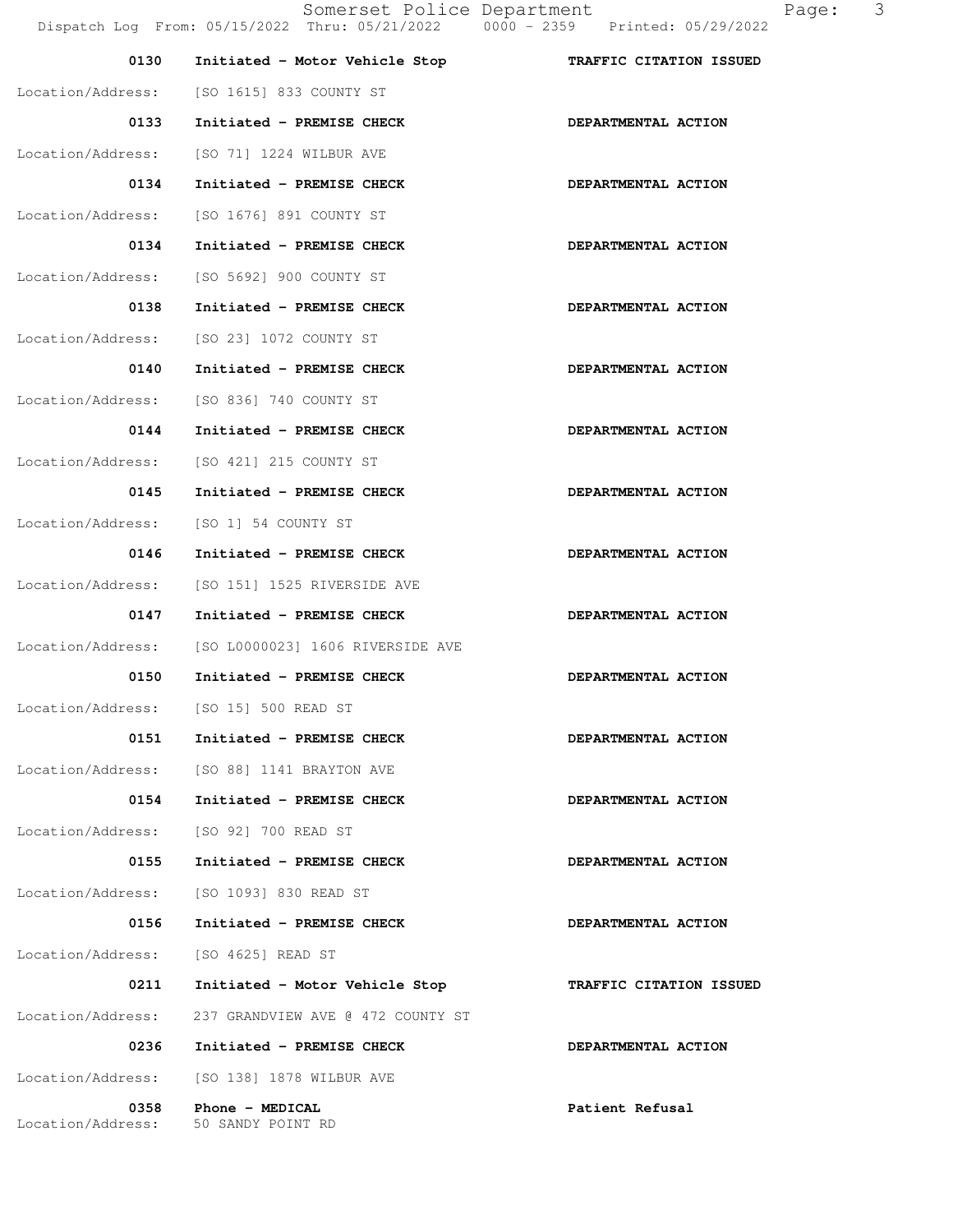|                                                                               | 0511 Phone - Hazardous Condition                                                                                                                                                                                        | REMOVED HAZARDOUS CONDITIONS |
|-------------------------------------------------------------------------------|-------------------------------------------------------------------------------------------------------------------------------------------------------------------------------------------------------------------------|------------------------------|
|                                                                               | Location/Address: [SO 140] 707 GRAND ARMY HWY                                                                                                                                                                           |                              |
| 0635<br>Location/Address:<br>Refer To Arrest:<br>Address:<br>Age:<br>Charges: | Initiated - Motor Vehicle Stop<br>195 GRANT AVE @ 189 WASHINGTON AVE<br>$22 - 173 - AR$<br>Arrest: REGO, ELI BATISTA<br>157 LINCOLN AVE SOMERSET, MA<br>35<br>WARRANT, STRAIGHT<br>WARRANT, DEFAULT<br>WARRANT, DEFAULT | <b>ARREST</b>                |
| 0807                                                                          | Initiated - Motor Vehicle Stop                                                                                                                                                                                          | TRAFFIC CITATION ISSUED      |
|                                                                               | Location/Address: [SO 87] 625 COUNTY ST                                                                                                                                                                                 |                              |
| 0815                                                                          | Initiated - Motor Vehicle Stop                                                                                                                                                                                          | TRAFFIC CITATION ISSUED      |
| Location/Address:                                                             | 203 LUTHER AVE @ 740 COUNTY ST                                                                                                                                                                                          |                              |
| 0834                                                                          | Initiated - Motor Vehicle Stop                                                                                                                                                                                          | TRAFFIC CITATION ISSUED      |
|                                                                               | Location/Address: [SO 87] 625 COUNTY ST                                                                                                                                                                                 |                              |
| 0846                                                                          | Initiated - Motor Vehicle Stop                                                                                                                                                                                          | TRAFFIC CITATION ISSUED      |
|                                                                               | Location/Address: [SO 1615] 833 COUNTY ST                                                                                                                                                                               |                              |
| 0907<br>Location/Address:                                                     | Phone - Hazardous Condition<br>[SO 855] 4052 COUNTY ST                                                                                                                                                                  | ADVICE GIVEN                 |
| 0925                                                                          | Initiated - Motor Vehicle Stop                                                                                                                                                                                          | TRAFFIC CITATION ISSUED      |
| Location/Address:                                                             | 144 NEWHILL AVE @ 995 RIVERSIDE AVE                                                                                                                                                                                     |                              |
| 0936                                                                          | Initiated - Motor Vehicle Stop                                                                                                                                                                                          | TRAFFIC CITATION ISSUED      |
| Location/Address:                                                             | 144 NEWHILL AVE @ 995 RIVERSIDE AVE                                                                                                                                                                                     |                              |
| 0939<br>Refer To Incident:                                                    | Phone - Illegal Dumping<br>Location/Address: [SO 9590] 1135 GRAND ARMY HWY<br>$22 - 518 - OF$                                                                                                                           | <b>INVESTIGATED</b>          |
| 0946<br>Location/Address:<br>Refer To Incident:                               | Phone - Officer Wanted<br>[SO 4625] READ ST<br>$22 - 520 - OF$                                                                                                                                                          | REPORT PREPARED              |
| 0949<br>Location/Address:                                                     | Phone $-$ Fraud<br>344 ONEIL RD<br>Refer To Incident: 22-519-OF                                                                                                                                                         | REPORT PREPARED              |
| 0953<br>Location/Address:                                                     | Radio - Continued Investigation<br>[SO 6523] 21 TRAVERS ST                                                                                                                                                              | <b>INVESTIGATED</b>          |
| 1007                                                                          | Initiated - Motor Vehicle Stop                                                                                                                                                                                          | TRAFFIC WARNING ISSUED       |
| Location/Address:                                                             | 144 NEWHILL AVE @ 995 RIVERSIDE AVE                                                                                                                                                                                     |                              |
| 1013                                                                          | Initiated - Motor Vehicle Stop                                                                                                                                                                                          | TRAFFIC CITATION ISSUED      |
| Location/Address:                                                             | 35 THELMA AVE @ 1141 RIVERSIDE AVE                                                                                                                                                                                      |                              |
| 1034                                                                          | Initiated - Motor Vehicle Stop                                                                                                                                                                                          | TRAFFIC CITATION ISSUED      |
| Location/Address:                                                             | [SO 5] 145 COUNTY ST                                                                                                                                                                                                    |                              |
| 1054                                                                          | Initiated - Motor Vehicle Stop                                                                                                                                                                                          | TRAFFIC CITATION ISSUED      |
| Location/Address:                                                             | [SO 158] 1176 COUNTY ST                                                                                                                                                                                                 |                              |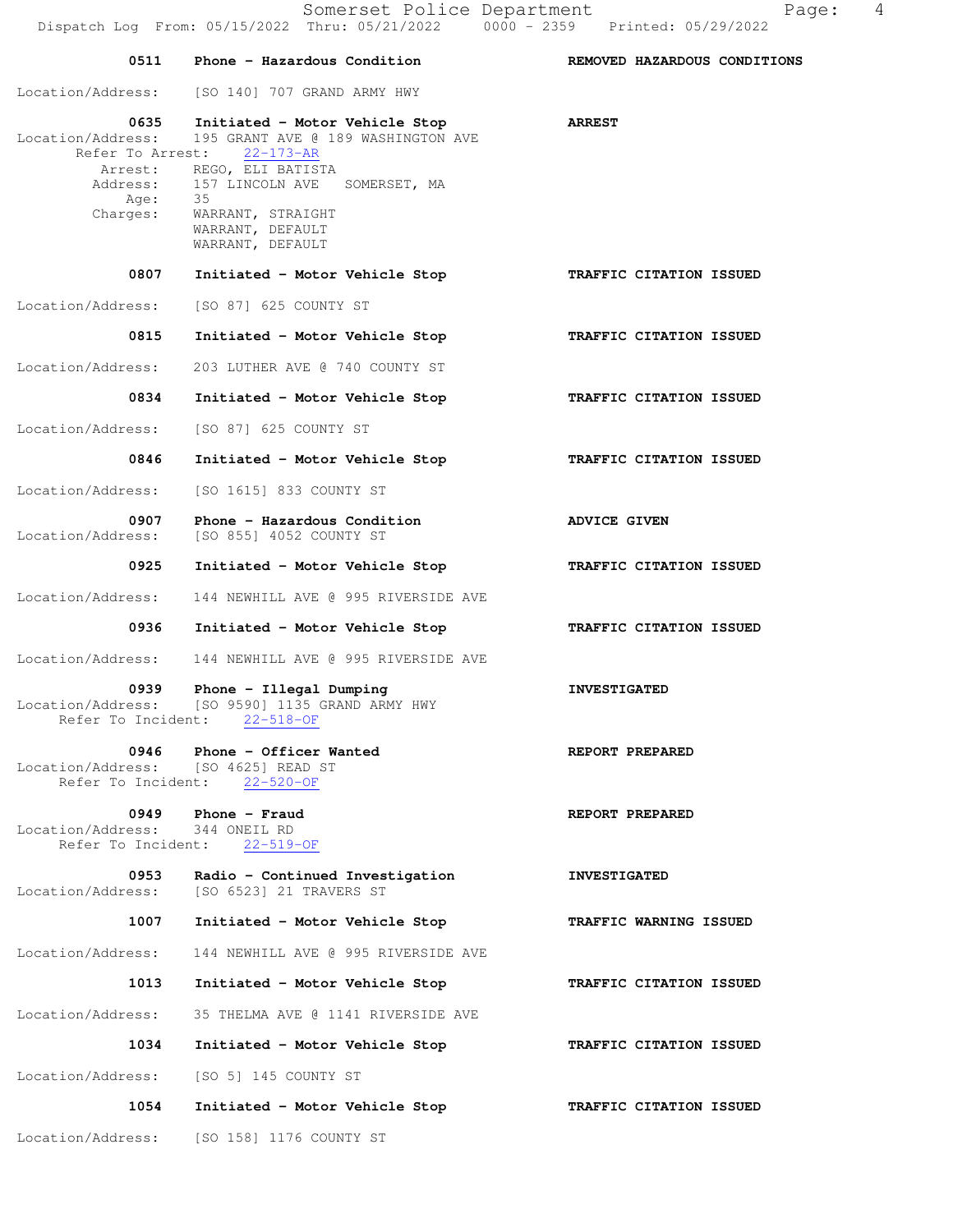| 1114                                     | Initiated - Motor Vehicle Stop                                                                             | TRAFFIC CITATION ISSUED    |
|------------------------------------------|------------------------------------------------------------------------------------------------------------|----------------------------|
| Location/Address:                        | [SO 1615] 833 COUNTY ST                                                                                    |                            |
| 1133                                     | Initiated - Motor Vehicle Stop                                                                             | TRAFFIC CITATION ISSUED    |
| Location/Address:                        | [SO 421] 215 COUNTY ST                                                                                     |                            |
| 1144<br>Location/Address:                | Walk-In - Officer Wanted<br>1321 RIVERSIDE AVE                                                             | REPORT PREPARED            |
| 1145                                     | Initiated - Motor Vehicle Stop                                                                             | TRAFFIC CITATION ISSUED    |
|                                          | Location/Address: 1400 RIVERSIDE AVE @ 59 FOLEY AVE                                                        |                            |
| 1259                                     | Walk-In - Continued Investigation<br>Location/Address: [SO 8123] 465 COUNTY ST                             | <b>INVESTIGATED</b>        |
| 1313                                     | Phone - Illegal Dumping<br>Location/Address: [SO 5120] 1072 GRAND ARMY HWY<br>Refer To Incident: 22-522-OF | REPORT PREPARED            |
|                                          | 1316 Walk-In - Officer Wanted<br>Location/Address: [SO 7270] 735 ALMY RD<br>Refer To Incident: 22-523-OF   | REPORT PREPARED            |
| Location/Address: 85 FORSYTH AVE         | 1435 Phone - Missing Person<br>Refer To Incident: 22-524-OF                                                | REPORT PREPARED            |
| 1441<br>Location/Address: 500 WILBUR AVE | Initiated - Continued Investigation                                                                        | <b>INVESTIGATED</b>        |
| 1703                                     | Initiated - Motor Vehicle Stop                                                                             | TRAFFIC WARNING ISSUED     |
| Location/Address:                        | 2900 RIVERSIDE AVE                                                                                         |                            |
| 1709                                     | Phone - MEDICAL                                                                                            | TRANSPORT-HOSPITAL MEDICAL |
| Location/Address:                        | [SO 5013] 52 TROLLEY CAR DR                                                                                |                            |
| 1720                                     | Phone - Alarm Burglar/Holdup                                                                               | ACCIDENTAL/DEFECTIVE ALARM |
| Location/Address:                        | [SO 149] 100 SLADES FERRY AVE                                                                              |                            |
| 1728<br>Location/Address:                | Walk-In - Officer Wanted<br>1321 RIVERSIDE AVE                                                             | <b>ADVICE GIVEN</b>        |
| 1800                                     | Initiated - Motor Vehicle Stop                                                                             | TRAFFIC CITATION ISSUED    |
|                                          | Location/Address: [SO 4726] 1300 WILBUR AVE                                                                |                            |
| 1829                                     | Initiated - PREMISE CHECK                                                                                  | DEPARTMENTAL ACTION        |
| Location/Address:                        | CIRCLE DR                                                                                                  |                            |
| 1851                                     | Initiated - Motor Vehicle Stop                                                                             | TRAFFIC CITATION ISSUED    |
| Location/Address:                        | [SO 151] 1525 RIVERSIDE AVE                                                                                |                            |
| 2122                                     | Initiated - PREMISE CHECK                                                                                  | DEPARTMENTAL ACTION        |
| Location/Address:                        | [SO 8306] 537 RIVERSIDE AVE                                                                                |                            |
| 2147                                     | Initiated - PREMISE CHECK                                                                                  | DEPARTMENTAL ACTION        |
| Location/Address:                        | [SO L0000028] SIMBROM DR                                                                                   |                            |
| 2235                                     | Phone - Alarm Burglar/Holdup                                                                               | ACCIDENTAL/DEFECTIVE ALARM |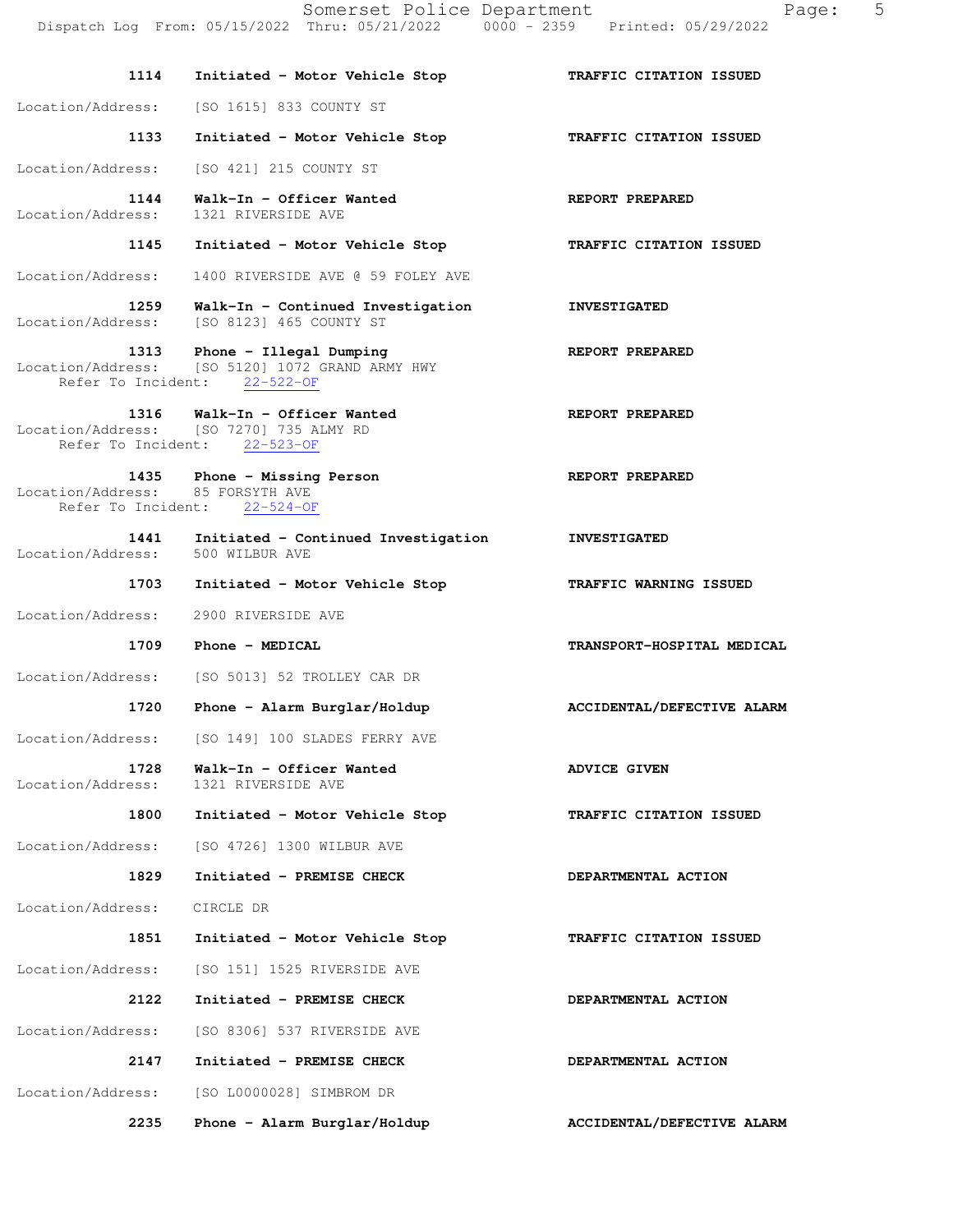|                                  | Somerset Police Department<br>Dispatch Log From: 05/15/2022 Thru: 05/21/2022 0000 - 2359 Printed: 05/29/2022 | Page:                      | 6 |
|----------------------------------|--------------------------------------------------------------------------------------------------------------|----------------------------|---|
|                                  | Location/Address: [SO 129] 1587 BRAYTON POINT RD                                                             |                            |   |
| 2253                             | Initiated - PREMISE CHECK                                                                                    | DEPARTMENTAL ACTION        |   |
| Location/Address:                | [SO L0000025] BRAYTON POINT RD                                                                               |                            |   |
| 2253                             | Initiated - PREMISE CHECK                                                                                    | DEPARTMENTAL ACTION        |   |
|                                  | Location/Address: [SO 8569] MASSASOIT ST                                                                     |                            |   |
| 2321                             | Phone - MEDICAL<br>Location/Address: [SO 140] 707 GRAND ARMY HWY                                             | <b>UNFOUNDED</b>           |   |
| For Date: $05/17/2022 -$ Tuesday |                                                                                                              |                            |   |
| 0100                             | Initiated - PREMISE CHECK                                                                                    | DEPARTMENTAL ACTION        |   |
|                                  | Location/Address: [SO 8306] 537 RIVERSIDE AVE                                                                |                            |   |
| 0102                             | Initiated - PREMISE CHECK                                                                                    | DEPARTMENTAL ACTION        |   |
| Location/Address:                | [SO 9588] 1280 WILBUR AVE                                                                                    |                            |   |
| 0111                             | Initiated - PREMISE CHECK                                                                                    | DEPARTMENTAL ACTION        |   |
| Location/Address:                | [SO L0000027] WILBUR AVE                                                                                     |                            |   |
| 0216                             | Initiated - PREMISE CHECK                                                                                    | DEPARTMENTAL ACTION        |   |
| Location/Address:                | [SO 15] 500 READ ST                                                                                          |                            |   |
| 0217                             | Initiated - PREMISE CHECK                                                                                    | DEPARTMENTAL ACTION        |   |
| Location/Address:                | [SO 92] 700 READ ST                                                                                          |                            |   |
| 0621                             | Initiated - PREMISE CHECK                                                                                    | DEPARTMENTAL ACTION        |   |
| Location/Address:                | [SO L0000028] SIMBROM DR                                                                                     |                            |   |
| 0633                             | Initiated - Motor Vehicle Stop                                                                               | TRAFFIC CITATION ISSUED    |   |
| Location/Address:                | [SO 166] 1263 BRAYTON POINT RD                                                                               |                            |   |
| 0636                             | Initiated - Motor Vehicle Stop                                                                               | TRAFFIC CITATION ISSUED    |   |
| Location/Address:                | [SO 140] 707 GRAND ARMY HWY                                                                                  |                            |   |
| 0700                             | Initiated - Motor Vehicle Stop                                                                               | TRAFFIC CITATION ISSUED    |   |
| Location/Address:                | [SO 421] 215 COUNTY ST                                                                                       |                            |   |
| 0730                             | Initiated - Public Service Other                                                                             | DEPARTMENTAL ACTION        |   |
| Location/Address:                | [SO 88] 1141 BRAYTON AVE                                                                                     |                            |   |
| 0744                             | Phone - MEDICAL                                                                                              | TRANSPORT-HOSPITAL MEDICAL |   |
| Location/Address:                | [SO 8306] 537 RIVERSIDE AVE                                                                                  |                            |   |
| 0812<br>Location/Address:        | Initiated - Officer Wanted<br>[SO 2436] 815 GRAND ARMY HWY<br>Refer To Incident: 22-525-OF                   | REPORT PREPARED            |   |
| 0841<br>Location/Address:        | Walk-In - CAR SEAT INSTALLATION<br>[SO 8123] 465 COUNTY ST                                                   | SERVICES RENDERED          |   |
| 0857<br>Location/Address:        | Phone - Accident<br>[SO 2496] RIVERSIDE AVE                                                                  | SERVICES RENDERED          |   |

0914 Phone - Accident REPORT PREPARED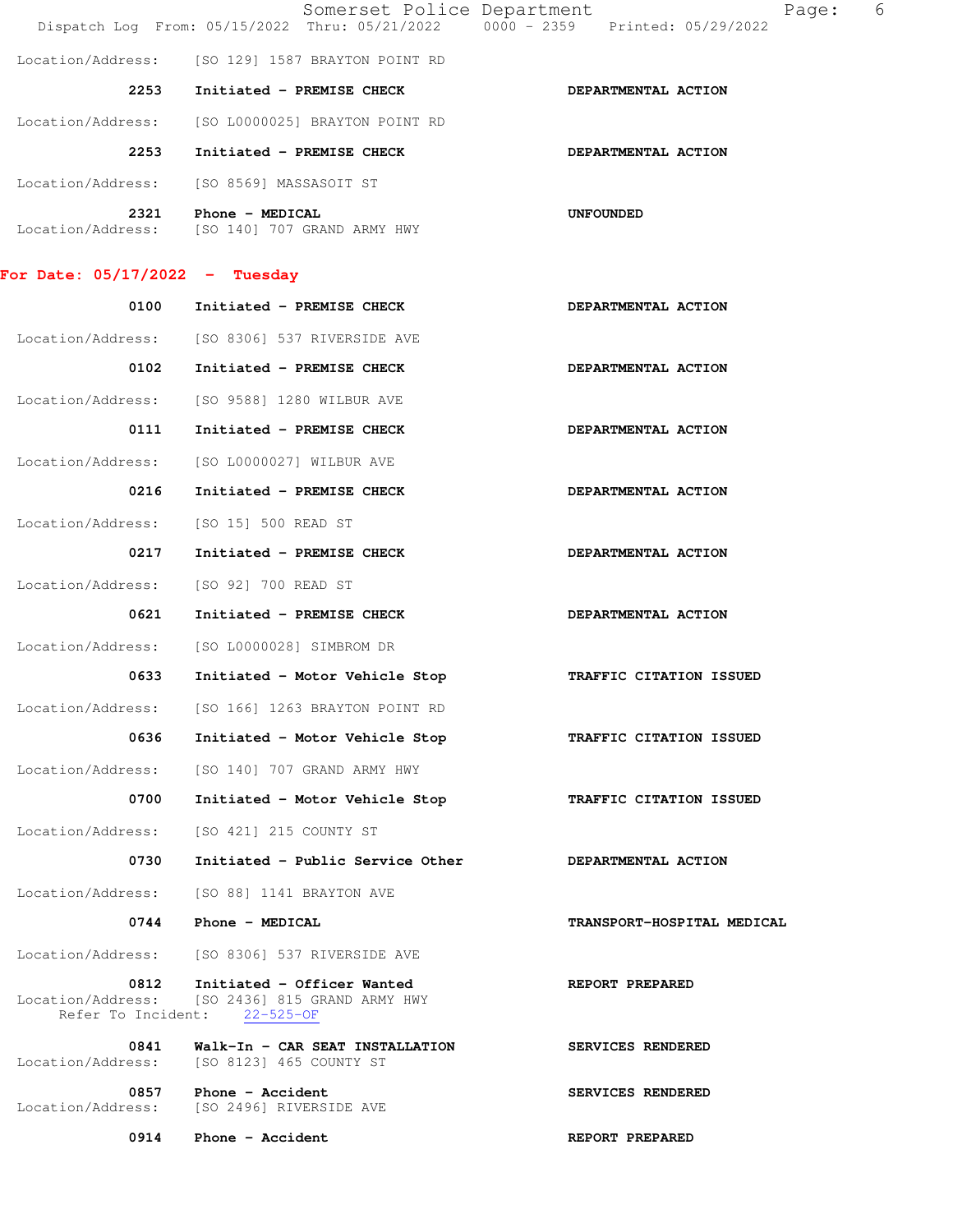Somerset Police Department Page: 7 Dispatch Log From: 05/15/2022 Thru: 05/21/2022 0000 - 2359 Printed: 05/29/2022 Location/Address: [SO 4307] 815 GRAND ARMY HWY Refer To Accident: 22-169-AC Refer To Incident: 22-526-OF  **1010 Initiated - Arrest Warrants (All) MESSAGE/SUMMONS NOT DELIVERED** Location/Address: 273 ONEIL RD  **1053 Phone - CAR SEAT INSTALLATION SERVICES RENDERED**  Location/Address: [SO 8123] 465 COUNTY ST 1234 Phone - Fire Alarm **ACCIDENTAL/DEFECTIVE ALARM** Location/Address: [SO 6046] 296 BUFFINTON ST  **1257 Phone - MEDICAL TRANSPORT-HOSPITAL MEDICAL**  Location/Address: [SO 3318] 1776 READ ST Refer To Incident: 22-527-OF 1439 Phone - Suspicious Auto **DEPARTMENTAL ACTION**  Location/Address: 89 HEZEKIAH ST @ 28 CONTENT ST  **1451 Walk-In - Fraud REPORT PREPARED**  Location/Address: [SO 9676] 91 HEMLOCK ST Refer To Incident: 22-528-OF  **1515 Initiated - Motor Vehicle Stop TRAFFIC CITATION ISSUED**  Location/Address: [SO 1677] 580 WHETSTONE HILL RD  **1523 Initiated - Motor Vehicle Stop TRAFFIC CITATION ISSUED**  Location/Address: [SO 1677] 580 WHETSTONE HILL RD 1601 Phone - Officer Wanted **ADVICE GIVEN**  Location/Address: 364 VERMONT AVE  **1623 Walk-In - Officer Wanted SERVICES RENDERED**  Location/Address: [SO 8123] 465 COUNTY ST **1636 Walk-In - Officer Wanted SERVICES RENDERED**<br>ess: 22 ANNETTE AVE Location/Address:  **1705 Initiated - Parking Violation PARKING TICKET ISSUED**  Location/Address: [SO 1607] 869 GRAND ARMY HWY  **1716 Initiated - Motor Vehicle Stop TRAFFIC CITATION ISSUED**  Location/Address: [SO 8306] 537 RIVERSIDE AVE  **1740 Initiated - Motor Vehicle Stop TRAFFIC CITATION ISSUED**  Location/Address: 996 BRAYTON AVE @ 95 FIRST ST  **1752 Initiated - Parking Violation PARKING TICKET ISSUED**  Location/Address: HOT AND COLD LN  **1757 Initiated - Motor Vehicle Stop TRAFFIC CITATION ISSUED**  Location/Address: 1000 READ ST @ 27 HOT AND COLD LN  **1835 Initiated - Motor Vehicle Stop TRAFFIC CITATION ISSUED**  Location/Address: 1 STEVENS ST @ 172 COUNTY ST  **2016 Phone - Officer Wanted REPORT PREPARED**  Location/Address: [SO 60] 1905 WILBUR AVE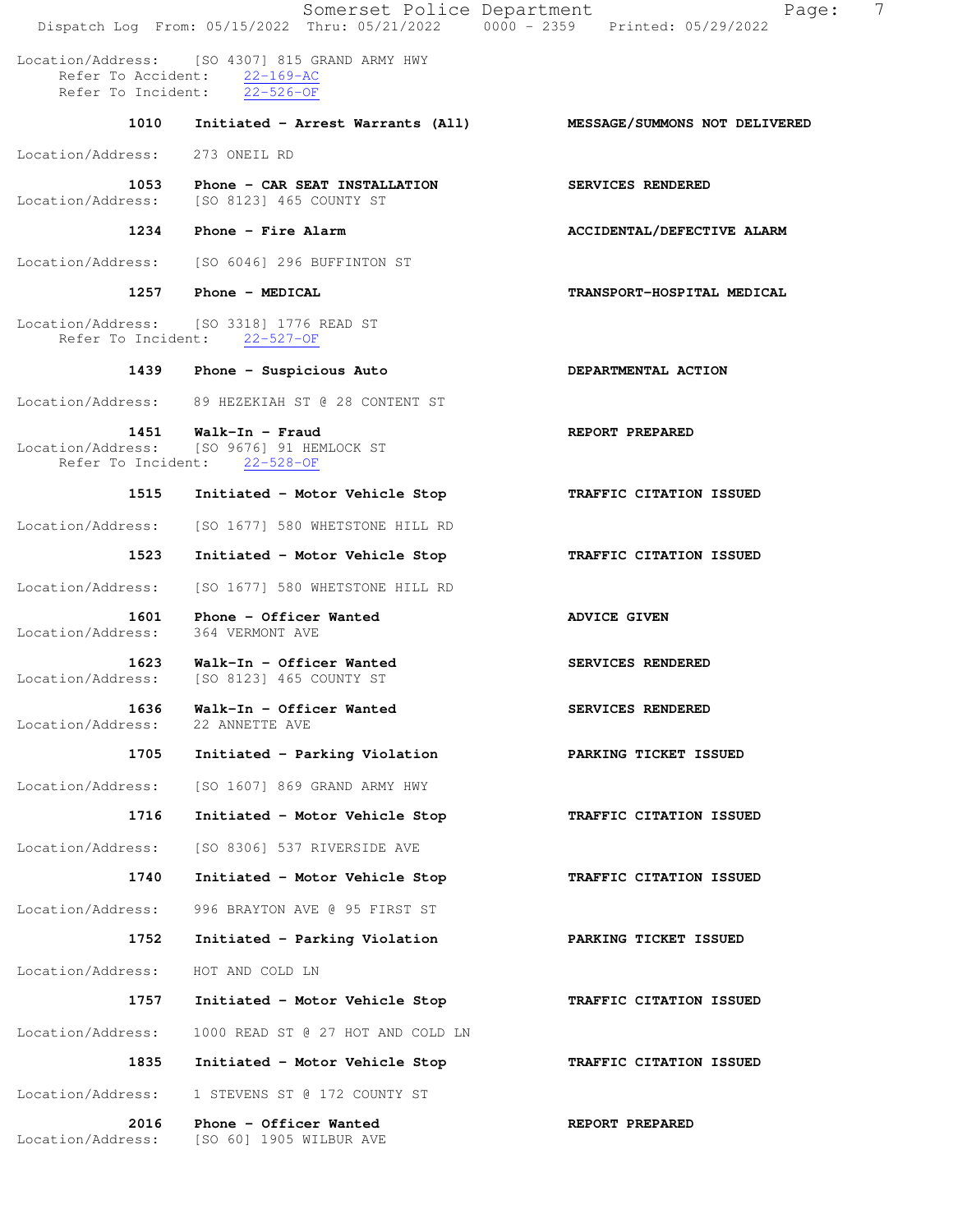|                                    |                                            | Dispatch Log From: 05/15/2022 Thru: 05/21/2022   0000 - 2359   Printed: 05/29/2022 |  |
|------------------------------------|--------------------------------------------|------------------------------------------------------------------------------------|--|
| 2056                               | Initiated - PREMISE CHECK                  | DEPARTMENTAL ACTION                                                                |  |
|                                    | Location/Address: [SO L0000009] LINDEN DR  |                                                                                    |  |
| For Date: $05/18/2022 -$ Wednesday |                                            |                                                                                    |  |
| 0105                               | Initiated - PREMISE CHECK                  | DEPARTMENTAL ACTION                                                                |  |
| Location/Address:                  | ISO 871 625 COUNTY ST                      |                                                                                    |  |
| 0108                               | Initiated - PREMISE CHECK                  | DEPARTMENTAL ACTION                                                                |  |
|                                    | Location/Address: [SO 2452] 1855 COUNTY ST |                                                                                    |  |
| 0110                               | Initiated - PREMISE CHECK                  | DEPARTMENTAL ACTION                                                                |  |
| Location/Address:                  | [SO 9602] 1693 GRAND ARMY HWY              |                                                                                    |  |
| 0111                               | Initiated - PREMISE CHECK                  | DEPARTMENTAL ACTION                                                                |  |
| Location/Address:                  | [SO 268] 287 COUNTY ST                     |                                                                                    |  |
| 0112                               | Initiated - PREMISE CHECK                  | DEPARTMENTAL ACTION                                                                |  |

 **0131 Initiated - Motor Vehicle Stop TRAFFIC CITATION ISSUED** 

- Location/Address: [SO 61] 1250 GRAND ARMY HWY 0115 Initiated - PREMISE CHECK **DEPARTMENTAL ACTION**
- Location/Address: [SO 129] 1587 BRAYTON POINT RD
- 0115 Initiated PREMISE CHECK **DEPARTMENTAL ACTION** Location/Address: [SO 1093] 830 READ ST
- 0126 Initiated PREMISE CHECK **DEPARTMENTAL ACTION** Location/Address: [SO L0000039] SLADES FERRY AVE
- Location/Address: [SO 151] 1525 RIVERSIDE AVE  **0217 Phone - MEDICAL TRANSPORT-HOSPITAL MEDICAL**
- Location/Address: [SO 1158] 12 FOURTH ST

- Location/Address: [SO 163] 3828 RIVERSIDE AVE
- **0641 Initiated Motor Vehicle Stop TRAFFIC CITATION ISSUED**  Location/Address: [SO L0000028] SIMBROM DR
- 0703 Phone Fire, Other **INVESTIGATED** Location/Address: [SO L0000004] E RT 195 HWY
- 0739 Initiated Public Service Other **DEPARTMENTAL ACTION** Location/Address: [SO 88] 1141 BRAYTON AVE  **0804 Initiated - Disorderly Conduct DEPARTMENTAL ACTION**
- Location/Address: [SO 87] 625 COUNTY ST
- **0820 Initiated Motor Vehicle Stop TRAFFIC CITATION ISSUED**  Location/Address: 500 READ ST @ 985 BRAYTON AVE
- 
- 
- 0302 Initiated PREMISE CHECK **DEPARTMENTAL ACTION** 
	-
	-
	-
	- -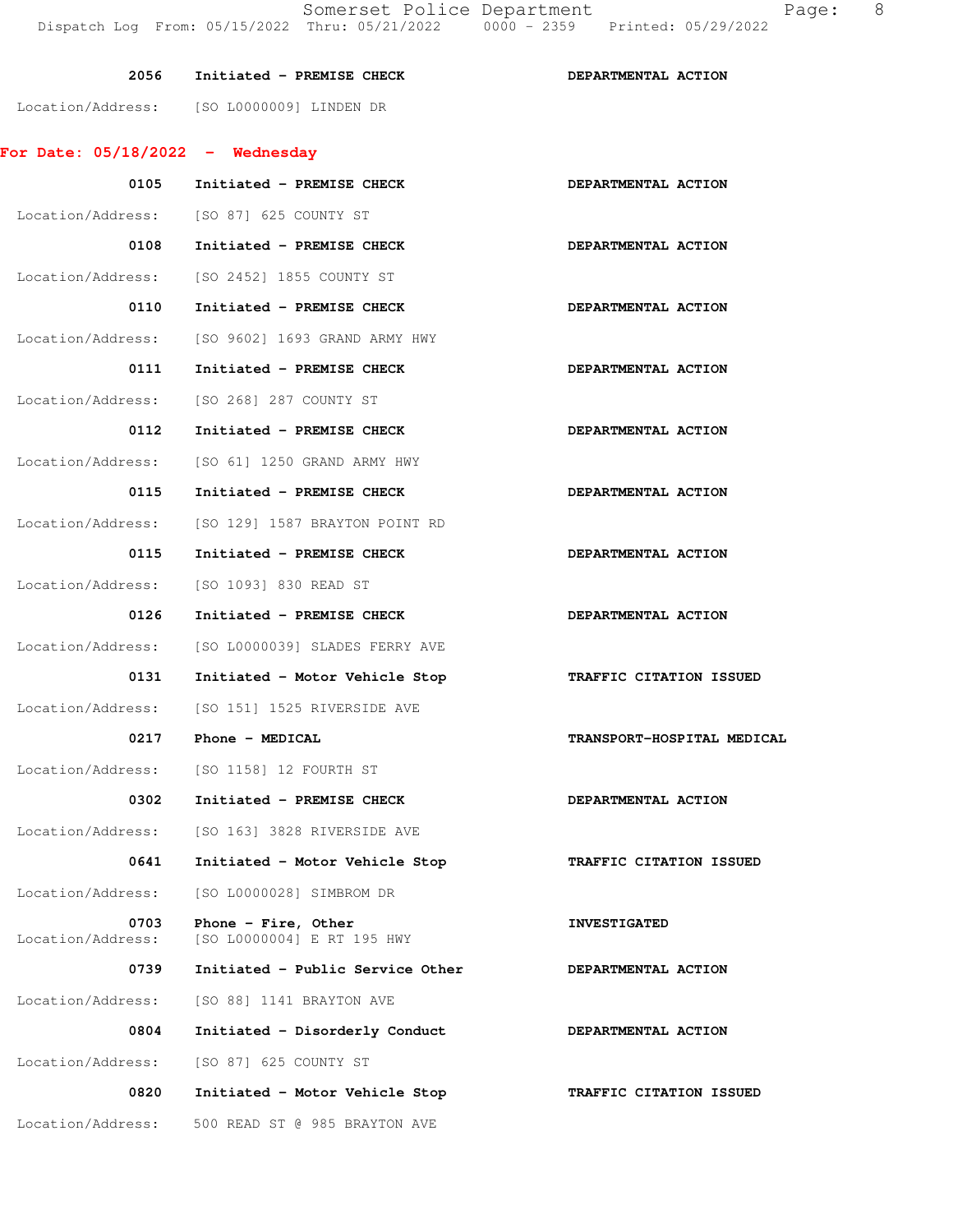Somerset Police Department Page: 9 Dispatch Log From: 05/15/2022 Thru: 05/21/2022 0000 - 2359 Printed: 05/29/2022  **0828 Initiated - Motor Vehicle Stop TRAFFIC CITATION ISSUED**  Location/Address: [SO 92] 700 READ ST  **0845 Initiated - Motor Vehicle Stop TRAFFIC CITATION ISSUED**  Location/Address: [SO 92] 700 READ ST  **0909 Initiated - Motor Vehicle Stop TRAFFIC CITATION ISSUED**  Location/Address: 943 BRAYTON POINT RD @ 34 MERCIER AVE  **0942 Initiated - Motor Vehicle Stop TRAFFIC CITATION ISSUED**  Location/Address: 943 BRAYTON POINT RD @ 34 MERCIER AVE 0945 Phone - Disabled Auto **SERVICES RENDERED** Location/Address: [SO 4307] 815 GRAND ARMY HWY  **0950 Initiated - Motor Vehicle Stop TRAFFIC CITATION ISSUED**  Location/Address: 943 BRAYTON POINT RD @ 34 MERCIER AVE 0958 Phone - Check Well Being **DEPARTMENTAL ACTION**  Location/Address: [SO 1805] 98 CLEARVIEW AVE  **1004 Initiated - Motor Vehicle Stop TRAFFIC CITATION ISSUED**  Location/Address: 943 BRAYTON POINT RD @ 34 MERCIER AVE  **1015 Initiated - Motor Vehicle Stop TRAFFIC CITATION ISSUED**  Location/Address: 771 WILBUR AVE @ 12 DEL-TOM LN  **1027 Initiated - Continued Investigation DEPARTMENTAL ACTION**  Location/Address: [SO 14] 500 WILBUR AVE  **1029 Initiated - Motor Vehicle Stop TRAFFIC CITATION ISSUED**  Location/Address: WILBUR AVE  **1043 Initiated - Motor Vehicle Stop TRAFFIC CITATION ISSUED**  Location/Address: 535 WILBUR AVE @ 103 ALDEN PL  **1114 Initiated - Motor Vehicle Stop TRAFFIC CITATION ISSUED**  Location/Address: 407 BUFFINTON ST @ 20 CHESTNUT ST 1127 Initiated - ASSAULT & BATTERY **REPORT PREPARED** Location/Address: [SO 87] 625 COUNTY ST  **1135 Initiated - Motor Vehicle Complaints DEPARTMENTAL ACTION**  Location/Address: [SO L0000039] SLADES FERRY AVE  **1153 Initiated - Motor Vehicle Stop TRAFFIC CITATION ISSUED**  Location/Address: 965 COUNTY ST @ 40 ASH ST 1254 Initiated - Motor Vehicle Stop **REPORT PREPARED**  Location/Address: 1174 READ ST @ 8 ARGYLE RD **1351 Phone - Officer Wanted REPORT PREPARED**<br>ess: 364 VERMONT AVE Location/Address: Refer To Incident: 22-530-OF  **1356 Initiated - Motor Vehicle Stop TRAFFIC CITATION ISSUED**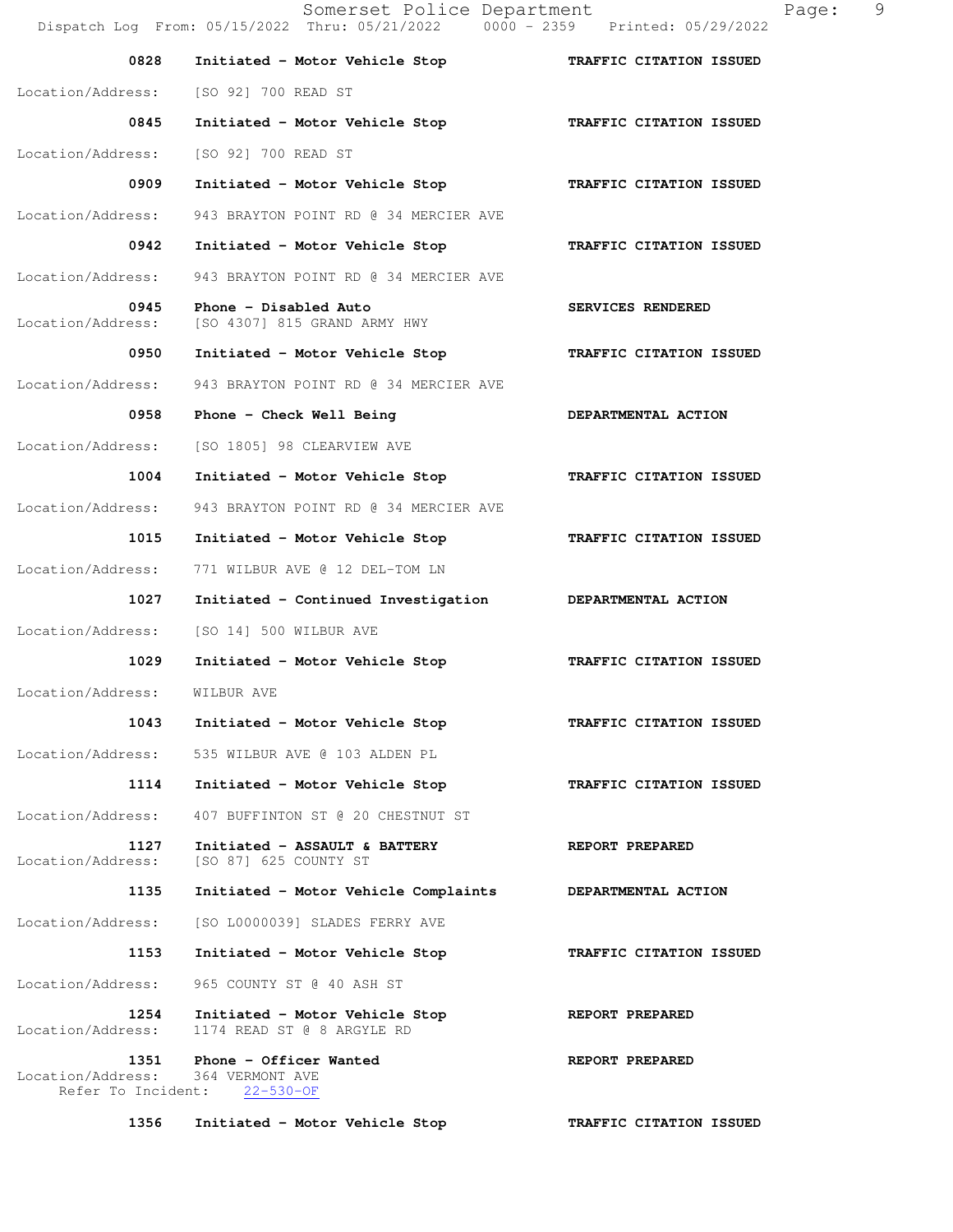|                           | Somerset Police Department<br>Dispatch Log From: 05/15/2022 Thru: 05/21/2022 0000 - 2359 Printed: 05/29/2022 | 10<br>Page:                |
|---------------------------|--------------------------------------------------------------------------------------------------------------|----------------------------|
| Location/Address:         | 1569 READ ST @ 81 PARK AVE                                                                                   |                            |
| 1358                      | Phone - Alarm Burglar/Holdup                                                                                 | ACCIDENTAL/DEFECTIVE ALARM |
| Location/Address:         | [SO 9588] 1280 WILBUR AVE                                                                                    |                            |
| 1413                      | Initiated - Motor Vehicle Stop                                                                               | TRAFFIC WARNING ISSUED     |
| Location/Address:         | 1607 READ ST @ 992 LEES RIVER AVE                                                                            |                            |
| 1435                      | Phone - 911 Hang up/Aban line/Unf Call ACCIDENTAL/DEFECTIVE ALARM                                            |                            |
| Location/Address:         | [SO 14] 500 WILBUR AVE                                                                                       |                            |
| 1437                      | Initiated - Motor Vehicle Stop                                                                               | TRAFFIC CITATION ISSUED    |
| Location/Address:         | [SO 88] 1141 BRAYTON AVE                                                                                     |                            |
| 1459                      | Initiated - Motor Vehicle Stop                                                                               | TRAFFIC CITATION ISSUED    |
| Location/Address:         | [SO 92] 700 READ ST                                                                                          |                            |
| 1506                      | Initiated - Motor Vehicle Stop                                                                               | TRAFFIC CITATION ISSUED    |
| Location/Address:         | [SO 92] 700 READ ST                                                                                          |                            |
| 1513                      | Initiated - Motor Vehicle Stop                                                                               | TRAFFIC CITATION ISSUED    |
| Location/Address:         | 599 READ ST                                                                                                  |                            |
| 1514                      | Initiated - Motor Vehicle Stop                                                                               | TRAFFIC CITATION ISSUED    |
| Location/Address:         | 868 BRAYTON AVE @ 442 FOLEY AVE                                                                              |                            |
| 1528                      | Initiated - Motor Vehicle Stop                                                                               | TRAFFIC CITATION ISSUED    |
| Location/Address:         | [SO 1093] 830 READ ST                                                                                        |                            |
| 1533                      | Initiated - Motor Vehicle Stop                                                                               | TRAFFIC CITATION ISSUED    |
| Location/Address:         | 868 BRAYTON AVE @ 442 FOLEY AVE                                                                              |                            |
| 1539                      | Initiated - Motor Vehicle Stop                                                                               | TRAFFIC CITATION ISSUED    |
| Location/Address:         | [SO 15] 500 READ ST                                                                                          |                            |
| 1548                      | Initiated - Motor Vehicle Stop                                                                               | TRAFFIC CITATION ISSUED    |
| Location/Address:         | [SO 1093] 830 READ ST                                                                                        |                            |
| 1612                      | Initiated - Motor Vehicle Stop                                                                               | TRAFFIC CITATION ISSUED    |
| Location/Address:         | [SO 87] 625 COUNTY ST                                                                                        |                            |
| 1612                      | Phone - Hazardous Condition                                                                                  | REFERRED TO OTHER AGENCY   |
| Location/Address:         | [SO 9638] 31 WARING RD                                                                                       |                            |
| 1630<br>Location/Address: | Phone - Abandoned Auto<br>[SO 9840] 60 CLARK ST<br>Refer To Incident: 22-561-OF                              | REPORT PREPARED            |
| 1644                      | Initiated - Motor Vehicle Stop                                                                               | TRAFFIC CITATION ISSUED    |
| Location/Address:         | 740 COUNTY ST @ 203 LUTHER AVE                                                                               |                            |
| 1655                      | Initiated - Motor Vehicle Stop                                                                               | TRAFFIC CITATION ISSUED    |
| Location/Address:         | [SO 92] 700 READ ST                                                                                          |                            |
| 1709                      | Initiated - Motor Vehicle Stop                                                                               | TRAFFIC CITATION ISSUED    |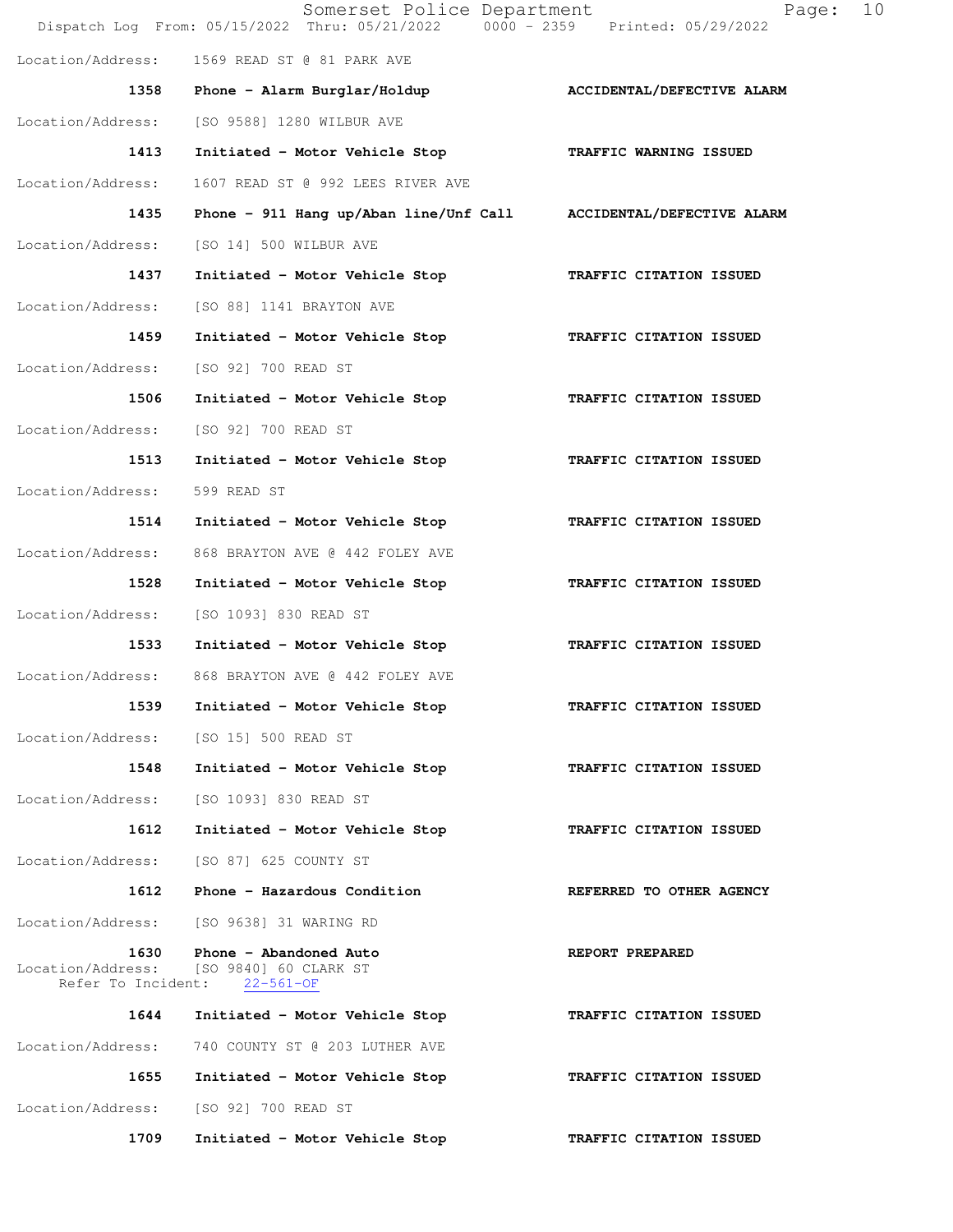|                                                 | Dispatch Log From: 05/15/2022 Thru: 05/21/2022                                         | 0000 - 2359 Printed: 05/29/2022 |
|-------------------------------------------------|----------------------------------------------------------------------------------------|---------------------------------|
|                                                 | Location/Address: [SO 8488] 1400 BRAYTON POINT RD                                      |                                 |
| 1721                                            | Initiated - Motor Vehicle Stop                                                         | TRAFFIC CITATION ISSUED         |
| Location/Address:                               | [SO 2613] 869 GRAND ARMY HWY                                                           |                                 |
| 1730                                            | Initiated - Motor Vehicle Stop                                                         | TRAFFIC CITATION ISSUED         |
| Location/Address:                               | [SO 166] 1263 BRAYTON POINT RD                                                         |                                 |
| 1745                                            | Initiated - Motor Vehicle Stop                                                         | TRAFFIC CITATION ISSUED         |
| Location/Address:                               | [SO 4726] 1300 WILBUR AVE                                                              |                                 |
| 1759                                            | Initiated - Motor Vehicle Stop                                                         | TRAFFIC CITATION ISSUED         |
| Location/Address:                               | [SO 2301] 34 RIVERSIDE AVE                                                             |                                 |
| 1805                                            | Initiated - Motor Vehicle Stop                                                         | TRAFFIC WARNING ISSUED          |
| Location/Address:                               | [SO 5588] 150 SLADES FERRY AVE                                                         |                                 |
| 1813                                            | Initiated - Motor Vehicle Stop                                                         | TRAFFIC CITATION ISSUED         |
| Location/Address:                               | [SO 8068] 381 WILBUR AVE                                                               |                                 |
| 1818                                            | Initiated - Motor Vehicle Stop                                                         | TRAFFIC CITATION ISSUED         |
| Location/Address:                               | 2541 RIVERSIDE AVE @ 26 BUFFINTON ST                                                   |                                 |
| 1922<br>Location/Address:                       | Phone - KEEP THE PEACE<br>81 EASTVIEW AVE                                              | REPORT PREPARED                 |
| 1929<br>Location/Address:                       | Initiated - Continued Investigation<br>364 VERMONT AVE<br>Refer To Incident: 22-531-OF | REPORT PREPARED                 |
| 2010<br>Location/Address:                       | Phone - Check Well Being<br>[SO 4059] 545 KENNETH AVE                                  | <b>INVESTIGATED</b>             |
| 2044<br>Location/Address:<br>Refer To Accident: | Phone - Accident<br>237 GRANDVIEW AVE @ 472 COUNTY ST<br>$22 - 170 - AC$               | REPORT PREPARED                 |
| 2215<br>Location/Address:                       | Phone - Suspicious Person/Activity<br>[SO 171] 1876 WILBUR AVE                         | SERVICES RENDERED               |
| 2230<br>Location/Address:                       | Initiated - Suspicious Auto<br>[SO 138] 1878 WILBUR AVE                                | <b>INVESTIGATED</b>             |
| For Date: $05/19/2022 - Thursday$               |                                                                                        |                                 |
| 0051                                            | Initiated - PREMISE CHECK                                                              | DEPARTMENTAL ACTION             |
| Location/Address:                               | [SO 8306] 537 RIVERSIDE AVE                                                            |                                 |
| 0054                                            | Initiated - PREMISE CHECK                                                              | DEPARTMENTAL ACTION             |
| Location/Address:                               | [SO 9588] 1280 WILBUR AVE                                                              |                                 |
| 0058                                            | Initiated - PREMISE CHECK                                                              | DEPARTMENTAL ACTION             |

 Location/Address: [SO 138] 1878 WILBUR AVE 0101 Initiated - PREMISE CHECK **DEPARTMENTAL ACTION** Location/Address: [SO 163] 3828 RIVERSIDE AVE

Somerset Police Department Page: 11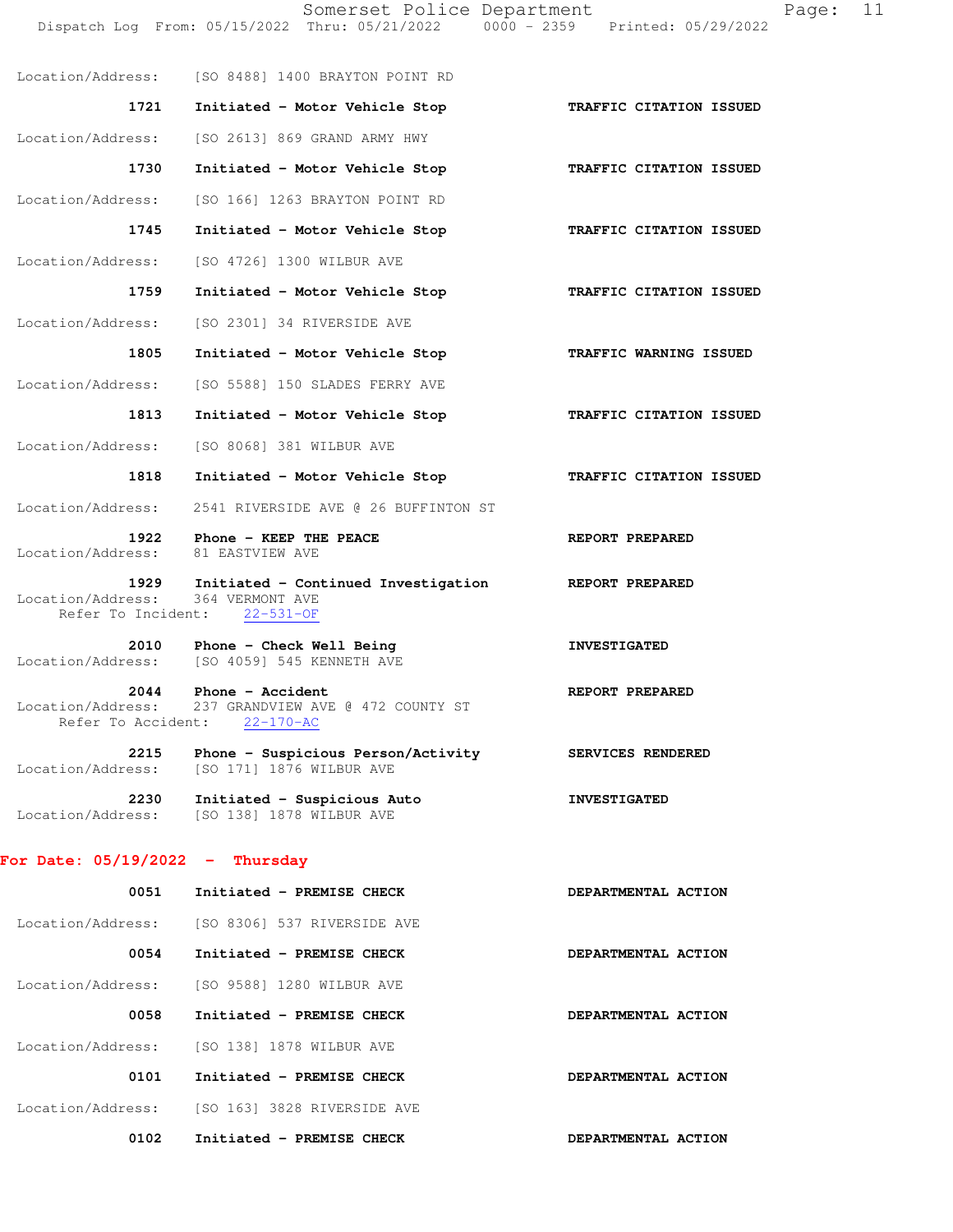|                           | Somerset Police Department<br>Dispatch Log From: 05/15/2022 Thru: 05/21/2022 0000 - 2359 Printed: 05/29/2022 | 12<br>Page:              |
|---------------------------|--------------------------------------------------------------------------------------------------------------|--------------------------|
|                           | Location/Address: [SO 61] 1250 GRAND ARMY HWY                                                                |                          |
| 0103                      | Initiated - PREMISE CHECK                                                                                    | DEPARTMENTAL ACTION      |
| Location/Address:         | [SO 153] 4231 RIVERSIDE AVE                                                                                  |                          |
| 0109                      | Initiated - PREMISE CHECK                                                                                    | DEPARTMENTAL ACTION      |
| Location/Address:         | [SO 855] 4052 COUNTY ST                                                                                      |                          |
| 0116                      | Initiated - PREMISE CHECK                                                                                    | DEPARTMENTAL ACTION      |
| Location/Address:         | [SO L0000046] MAIN ST                                                                                        |                          |
| 0159<br>Location/Address: | Phone - Alarm Check<br>[SO 116] 1411 COUNTY ST                                                               | <b>INVESTIGATED</b>      |
| 0228                      | Initiated - Motor Vehicle Stop                                                                               | TRAFFIC CITATION ISSUED  |
| Location/Address:         | [SO 4307] 815 GRAND ARMY HWY                                                                                 |                          |
| 0731                      | Initiated - Public Service Other                                                                             | DEPARTMENTAL ACTION      |
| Location/Address:         | [SO 88] 1141 BRAYTON AVE                                                                                     |                          |
| 0750<br>Location/Address: | Phone - Hazardous Condition<br>1587 BRAYTON POINT RD @ 899 GRAND ARMY HWY                                    | <b>INVESTIGATED</b>      |
| 0755<br>Location/Address: | Initiated - Officer Wanted<br>[SO 87] 625 COUNTY ST                                                          | REPORT PREPARED          |
| 0821                      | Initiated - Motor Vehicle Stop                                                                               | TRAFFIC CITATION ISSUED  |
| Location/Address:         | [SO 1615] 833 COUNTY ST                                                                                      |                          |
| 0828                      | Initiated - Hazardous Condition NEFERRED TO OTHER AGENCY                                                     |                          |
| Location/Address:         | 1587 BRAYTON POINT RD @ 899 GRAND ARMY HWY                                                                   |                          |
| 0844                      | Initiated - Motor Vehicle Stop                                                                               | TRAFFIC CITATION ISSUED  |
| Location/Address:         | [SO 8754] 128 THELMA AVE                                                                                     |                          |
| 0907                      | Initiated - Motor Vehicle Stop                                                                               | TRAFFIC CITATION ISSUED  |
| Location/Address:         | [SO 4878] 117 COUNTY ST                                                                                      |                          |
| 0921                      | Initiated - Continued Investigation                                                                          | DEPARTMENTAL ACTION      |
| Location/Address:         | [SO 14] 500 WILBUR AVE                                                                                       |                          |
| 0922                      | Initiated - Motor Vehicle Stop                                                                               | TRAFFIC CITATION ISSUED  |
| Location/Address:         | 995 RIVERSIDE AVE @ 144 NEWHILL AVE                                                                          |                          |
| 0930                      | Phone - Hazardous Condition                                                                                  | REFERRED TO OTHER AGENCY |
| Location/Address:         | 1 RUSSELL AVE @ 203 LUTHER AVE                                                                               |                          |
| 0959                      | Initiated - Motor Vehicle Stop                                                                               | TRAFFIC CITATION ISSUED  |
| Location/Address:         | 96 LONGHILL AVE @ 1095 RIVERSIDE AVE                                                                         |                          |
| 1007                      | Initiated - Motor Vehicle Stop                                                                               | TRAFFIC WARNING ISSUED   |
| Location/Address:         | [SO 51] 1236 COUNTY ST                                                                                       |                          |
| 1018                      | Initiated - Motor Vehicle Stop                                                                               | TRAFFIC WARNING ISSUED   |
| Location/Address:         | [SO 57] 1142 COUNTY ST                                                                                       |                          |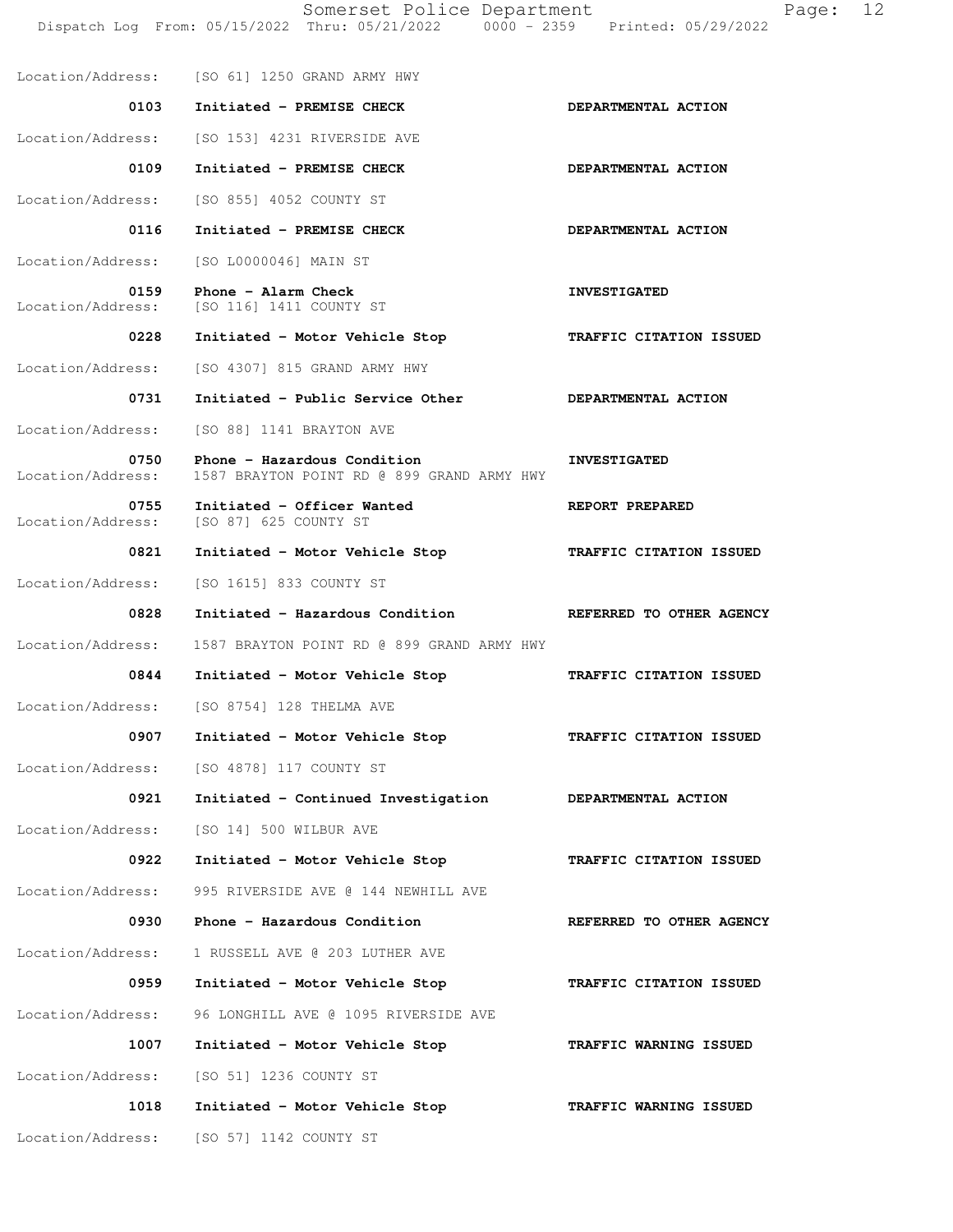Somerset Police Department Page: 13 Dispatch Log From: 05/15/2022 Thru: 05/21/2022 0000 - 2359 Printed: 05/29/2022

| 1023              | Initiated - Motor Vehicle Stop       | TRAFFIC CITATION ISSUED |
|-------------------|--------------------------------------|-------------------------|
| Location/Address: | 96 LONGHILL AVE @ 1095 RIVERSIDE AVE |                         |
| 1028              | Initiated - Motor Vehicle Stop       | TRAFFIC CITATION ISSUED |
| Location/Address: | ISO 16151 833 COUNTY ST              |                         |
| 1037              | Initiated - Motor Vehicle Stop       | TRAFFIC CITATION ISSUED |
| Location/Address: | 995 RIVERSIDE AVE @ 144 NEWHILL AVE  |                         |
| 1040              | Initiated - Motor Vehicle Stop       | TRAFFIC CITATION ISSUED |

 **1042 Phone - Missing Person REFERRED TO OTHER AGENCY** 

Location/Address: 75 DOOLITTLE CT

Location/Address: 386 LONGHILL AVE @ 636 BRAYTON AVE

- **1047 Initiated Motor Vehicle Stop TRAFFIC CITATION ISSUED**  Location/Address: 34 MERCIER AVE @ 943 BRAYTON POINT RD
- **1051 Initiated Continued Investigation INVESTIGATED**<br> **1051 INVESTIGATED 98 PRATT AVE** Location/Address:
- **1051 Initiated Motor Vehicle Stop TRAFFIC CITATION ISSUED**  Location/Address: 386 NEWHILL AVE @ 526 BRAYTON AVE
	- **1057 Initiated Motor Vehicle Stop TRAFFIC CITATION ISSUED**
- Location/Address: 34 MERCIER AVE @ 943 BRAYTON POINT RD
- **1103 Walk-In Officer Wanted REPORT PREPARED**  Location/Address: [SO 9565] 1114 GRAND ARMY HWY<br>Refer To Incident: 22-533-OF Refer To Incident:

 **1104 Initiated - Motor Vehicle Stop TRAFFIC CITATION ISSUED**  Location/Address: 34 MERCIER AVE @ 943 BRAYTON POINT RD  **1106 Initiated - Motor Vehicle Stop TRAFFIC CITATION ISSUED**  Location/Address: 1036 BRAYTON AVE @ 60 SECOND ST  **1117 Initiated - Motor Vehicle Stop TRAFFIC CITATION ISSUED**  Location/Address: 550 LEPES RD @ 1677 BRAYTON POINT RD  **1128 Initiated - Motor Vehicle Stop TRAFFIC CITATION ISSUED**  Location/Address: [SO 4726] 1300 WILBUR AVE

- **1130 Initiated Motor Vehicle Stop TRAFFIC CITATION ISSUED**  Location/Address: 386 LONGHILL AVE @ 636 BRAYTON AVE  **1148 Initiated - Motor Vehicle Stop TRAFFIC CITATION ISSUED**  Location/Address: 526 BRAYTON AVE @ 386 NEWHILL AVE  **1155 Initiated - Motor Vehicle Stop TRAFFIC CITATION ISSUED**
- Location/Address: 34 MERCIER AVE @ 943 BRAYTON POINT RD 1204 Phone - Public Service Other **DEPARTMENTAL ACTION**

Location/Address: 132 DELAWARE AVE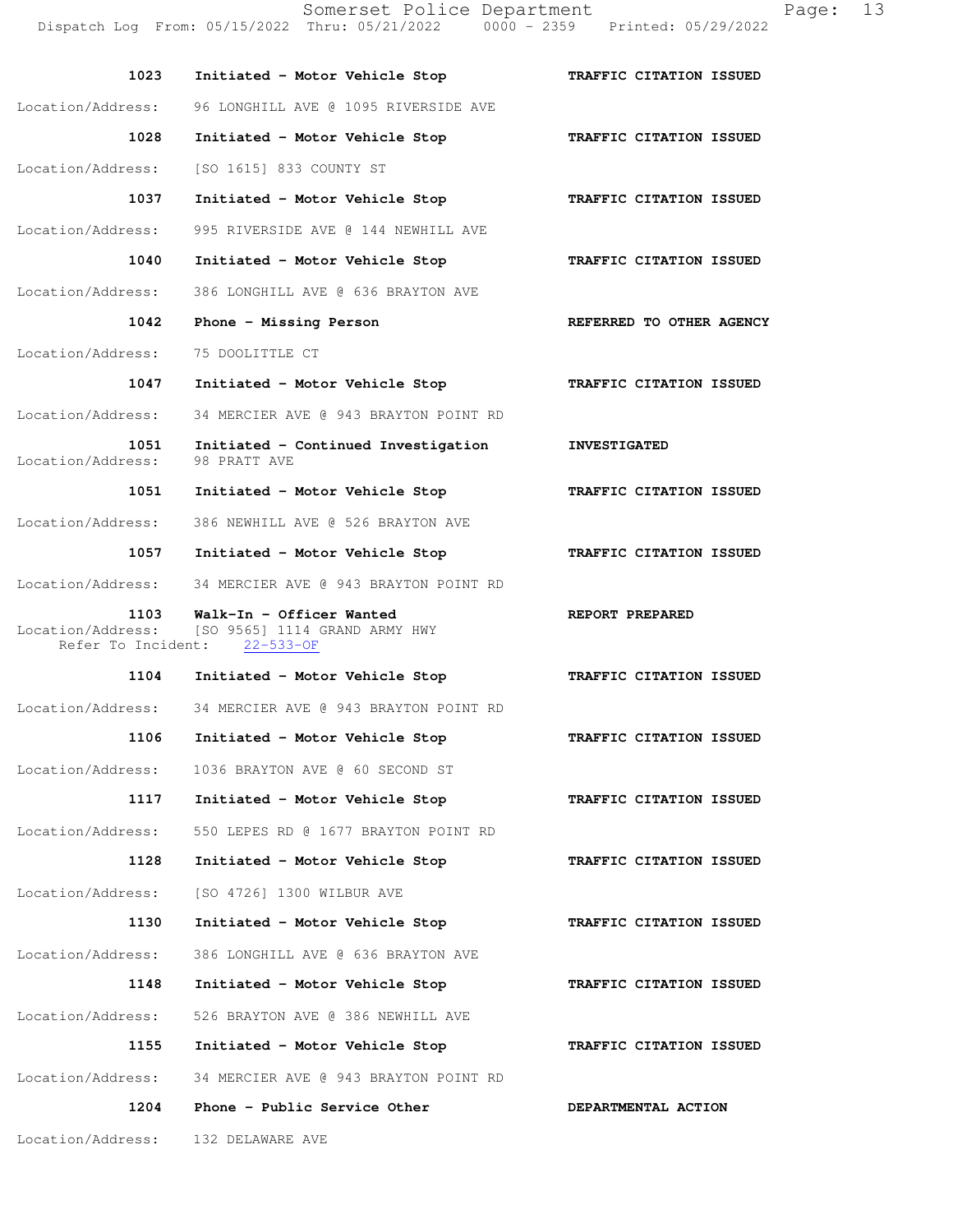Dispatch Log From: 05/15/2022 Thru: 05/21/2022 0000 - 2359 Printed: 05/29/2022  **1223 Initiated - Motor Vehicle Stop TRAFFIC CITATION ISSUED**  Location/Address: [SO 8306] 537 RIVERSIDE AVE  **1232 Initiated - Motor Vehicle Stop TRAFFIC CITATION ISSUED**  Location/Address: WILBUR AVE  **1248 Initiated - Motor Vehicle Stop TRAFFIC CITATION ISSUED**  Location/Address: [SO 2496] RIVERSIDE AVE  **1259 Initiated - Continued Investigation DEPARTMENTAL ACTION**  Location/Address: [SO 87] 625 COUNTY ST  **1300 Initiated - Continued Investigation REPORT PREPARED**  Location/Address: [SO 138] 1878 WILBUR AVE  **1305 Initiated - Motor Vehicle Stop TRAFFIC WARNING ISSUED**  Location/Address: RIVERSIDE AVE  **1322 Initiated - Motor Vehicle Stop TRAFFIC CITATION ISSUED**  Location/Address: 126 PLEASANT VIEW AVE @ 1490 GRAND ARMY HWY  **1335 Initiated - Motor Vehicle Stop TRAFFIC CITATION ISSUED**  Location/Address: [SO 27] 1255 GRAND ARMY HWY 1341 Phone - Accident, Injury **REPORT PREPARED** Location/Address: [SO 9602] 1693 GRAND ARMY HWY<br>Refer To Accident: 22-171-AC Refer To Accident:  **1407 Initiated - Motor Vehicle Stop TRAFFIC CITATION ISSUED**  Location/Address: 83 SHAWOMET AVE @ 877 COUNTY ST  **1416 Initiated - Motor Vehicle Stop TRAFFIC CITATION ISSUED**  Location/Address: 9 DORIS AVE @ 1054 COUNTY ST  **1426 Initiated - Motor Vehicle Stop TRAFFIC CITATION ISSUED**  Location/Address: 1119 COUNTY ST @ 279 PRATT AVE  **1439 Initiated - Motor Vehicle Stop TRAFFIC CITATION ISSUED**  Location/Address: 833 COUNTY ST @ 36 BOWKER TER  **1449 Initiated - Motor Vehicle Stop TRAFFIC CITATION ISSUED**  Location/Address: 203 LUTHER AVE @ 740 COUNTY ST 1452 Phone - Hazardous Condition **REMOVED HAZARDOUS CONDITIONS**  Location/Address: WASHINGTON AVE  **1455 Phone - MEDICAL TRANSPORT-HOSPITAL MEDICAL**  Location/Address: [SO 5196] 90 DUBLIN ST<br>Refer To Incident: 22-534-OF Refer To Incident:  **1455 Phone - Hazardous Condition DEPARTMENTAL ACTION**  Location/Address: 138 HIGHVIEW AVE  **1502 Initiated - Disabled Auto DEPARTMENTAL ACTION** 

Somerset Police Department Page: 14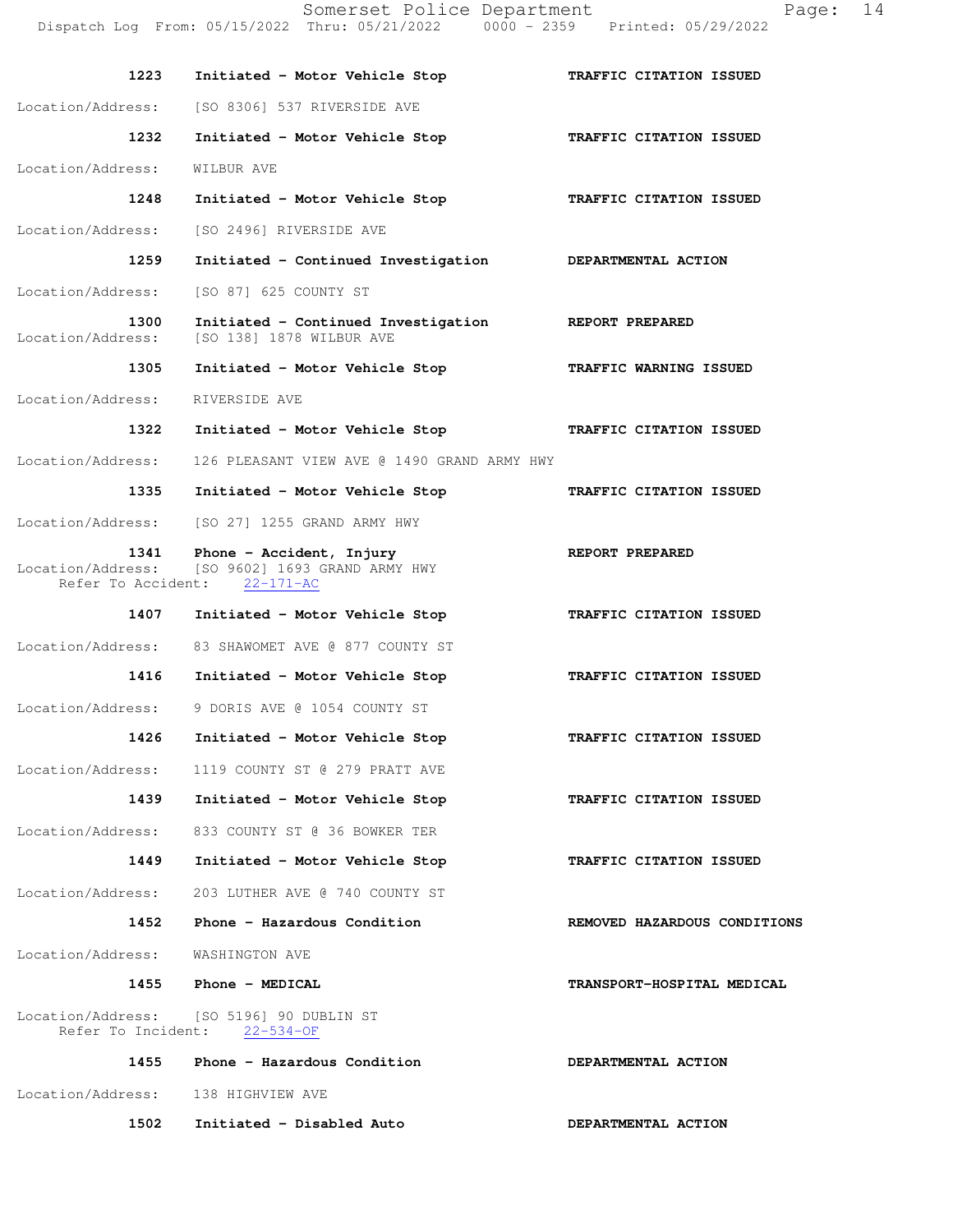Location/Address: [SO 1] 54 COUNTY ST 1508 Initiated - Motor Vehicle Stop **REPORT PREPARED**  Location/Address: [SO 2] 535 GRAND ARMY HWY Refer To Arrest: 22-181-AR Arrest: RODRIGUES, ROBERT A Address: 1041 N MAIN ST Apt. #3R FALL RIVER, MA Age: 64 Charges: WARRANT, STRAIGHT LIGHTS VIOLATION, MV  **1540 Initiated - Motor Vehicle Stop TRAFFIC CITATION ISSUED**  Location/Address: [SO 1615] 833 COUNTY ST  **1604 Initiated - Motor Vehicle Stop TRAFFIC CITATION ISSUED**  Location/Address: [SO 92] 700 READ ST  **1616 Initiated - Motor Vehicle Stop TRAFFIC CITATION ISSUED**  Location/Address: 1036 READ ST @ 45 FRANKLIN RD  **1640 Initiated - Motor Vehicle Stop TRAFFIC CITATION ISSUED**  Location/Address: 833 COUNTY ST @ 36 BOWKER TER 1655 Phone - Officer Wanted **REPORT PREPARED** Location/Address: [SO 138] 1878 WILBUR AVE Refer To Incident: 22-535-OF  **1657 Initiated - Motor Vehicle Stop TRAFFIC CITATION ISSUED**  Location/Address: 833 COUNTY ST @ 36 BOWKER TER  **1708 Initiated - Motor Vehicle Stop TRAFFIC CITATION ISSUED**  Location/Address: 1054 COUNTY ST @ 9 DORIS AVE  **1714 Initiated - Motor Vehicle Stop TRAFFIC CITATION ISSUED**  Location/Address: 877 COUNTY ST @ 83 SHAWOMET AVE 1719 Phone - Congregating **DISPERSED GATHERING** Location/Address: [SO 223] 1333 COUNTY ST 1724 Phone - Officer Wanted **ADVICE GIVEN**  Location/Address: [SO 4307] 815 GRAND ARMY HWY  **1734 Initiated - Motor Vehicle Stop TRAFFIC CITATION ISSUED**  Location/Address: [SO 166] 1263 BRAYTON POINT RD **1742 Phone - Officer Wanted ADVICE GIVEN**<br>ess: 97 FLORES AVE Location/Address:  **1744 Initiated - Motor Vehicle Stop TRAFFIC CITATION ISSUED**  Location/Address: [SO 8488] 1400 BRAYTON POINT RD  **1751 Phone - Accident, Injury TRANSPORT-HOSPITAL M/V CRASH** Location/Address: 3129 COUNTY ST @ 1 WHETSTONE HILL RD<br>Refer To Accident: 22-172-AC Refer To Accident: 1836 Phone - Officer Wanted **DEPARTMENTAL ACTION** 

Location/Address: [SO 171] 1876 WILBUR AVE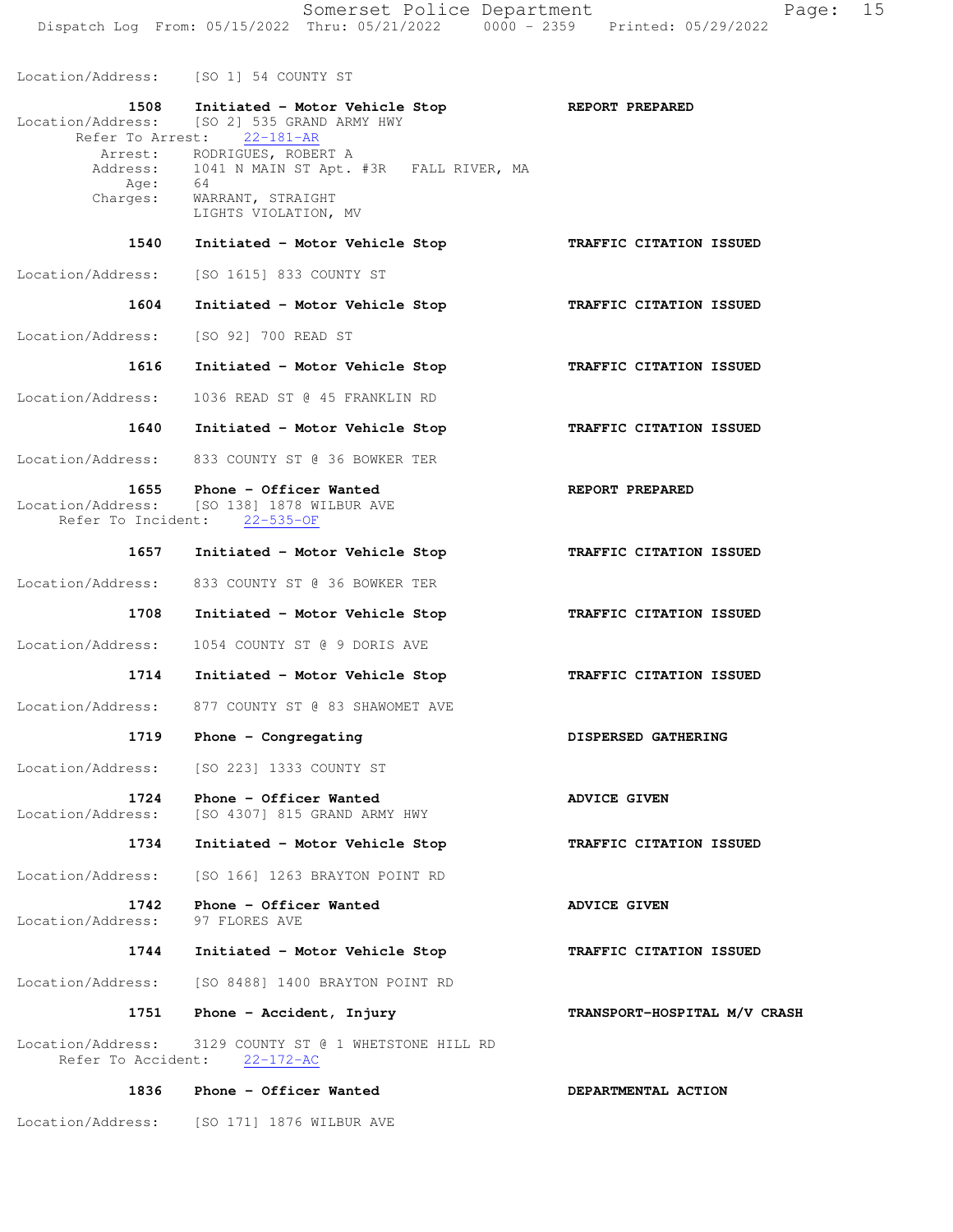|                               | Somerset Police Department<br>Dispatch Log From: 05/15/2022 Thru: 05/21/2022   0000 - 2359   Printed: 05/29/2022 | 16<br>Page:                |
|-------------------------------|------------------------------------------------------------------------------------------------------------------|----------------------------|
| 2221                          | Phone - Disturbance                                                                                              | TRANSPORT-HOSPITAL MEDICAL |
|                               | Location/Address: [SO 8239] 401 FOLEY AVE<br>Refer To Incident: 22-536-OF                                        |                            |
| 2250                          | Initiated - PREMISE CHECK                                                                                        | DEPARTMENTAL ACTION        |
|                               | Location/Address: [SO 8569] MASSASOIT ST                                                                         |                            |
| 2250                          | Initiated - PREMISE CHECK                                                                                        | DEPARTMENTAL ACTION        |
|                               | Location/Address: [SO L0000025] BRAYTON POINT RD                                                                 |                            |
| For Date: 05/20/2022 - Friday |                                                                                                                  |                            |
|                               | 0041 Initiated - PREMISE CHECK                                                                                   | DEPARTMENTAL ACTION        |
|                               | Location/Address: [SO 92] 700 READ ST                                                                            |                            |
| 0042                          | Initiated - PREMISE CHECK                                                                                        | DEPARTMENTAL ACTION        |
| Location/Address:             | [SO 1093] 830 READ ST                                                                                            |                            |
| 0044                          | Initiated - PREMISE CHECK                                                                                        | DEPARTMENTAL ACTION        |
| Location/Address:             | [SO 4625] READ ST                                                                                                |                            |
| 0047                          | Initiated - PREMISE CHECK                                                                                        | DEPARTMENTAL ACTION        |
| Location/Address:             | [SO 15] 500 READ ST                                                                                              |                            |
| 0047                          | Initiated - PREMISE CHECK                                                                                        | DEPARTMENTAL ACTION        |
| Location/Address:             | [SO 88] 1141 BRAYTON AVE                                                                                         |                            |
| 0052                          | Initiated - PREMISE CHECK                                                                                        | DEPARTMENTAL ACTION        |
| Location/Address:             | [SO 1] 54 COUNTY ST                                                                                              |                            |
| 0052                          | Initiated - PREMISE CHECK                                                                                        | DEPARTMENTAL ACTION        |
| Location/Address:             | [SO 151] 1525 RIVERSIDE AVE                                                                                      |                            |
| 0054                          | Initiated - PREMISE CHECK                                                                                        | DEPARTMENTAL ACTION        |
| Location/Address:             | [SO L0000023] 1606 RIVERSIDE AVE                                                                                 |                            |
| 0057                          | Initiated - PREMISE CHECK                                                                                        | DEPARTMENTAL ACTION        |
| Location/Address:             | [SO 136] 1804 COUNTY ST                                                                                          |                            |
| 0059                          | Initiated - PREMISE CHECK                                                                                        | DEPARTMENTAL ACTION        |
| Location/Address:             | [SO 603] 1464 COUNTY ST                                                                                          |                            |
| 0100                          | Initiated - PREMISE CHECK                                                                                        | DEPARTMENTAL ACTION        |
| Location/Address:             | [SO 91] 115 WOOD ST                                                                                              |                            |
| 0101                          | Initiated - PREMISE CHECK                                                                                        | DEPARTMENTAL ACTION        |
| Location/Address:             | [SO 179] 2756 COUNTY ST                                                                                          |                            |
| 0101                          | Initiated - PREMISE CHECK                                                                                        | DEPARTMENTAL ACTION        |
| Location/Address:             | [SO 51] 1236 COUNTY ST                                                                                           |                            |
| 0102                          | Initiated - PREMISE CHECK                                                                                        | DEPARTMENTAL ACTION        |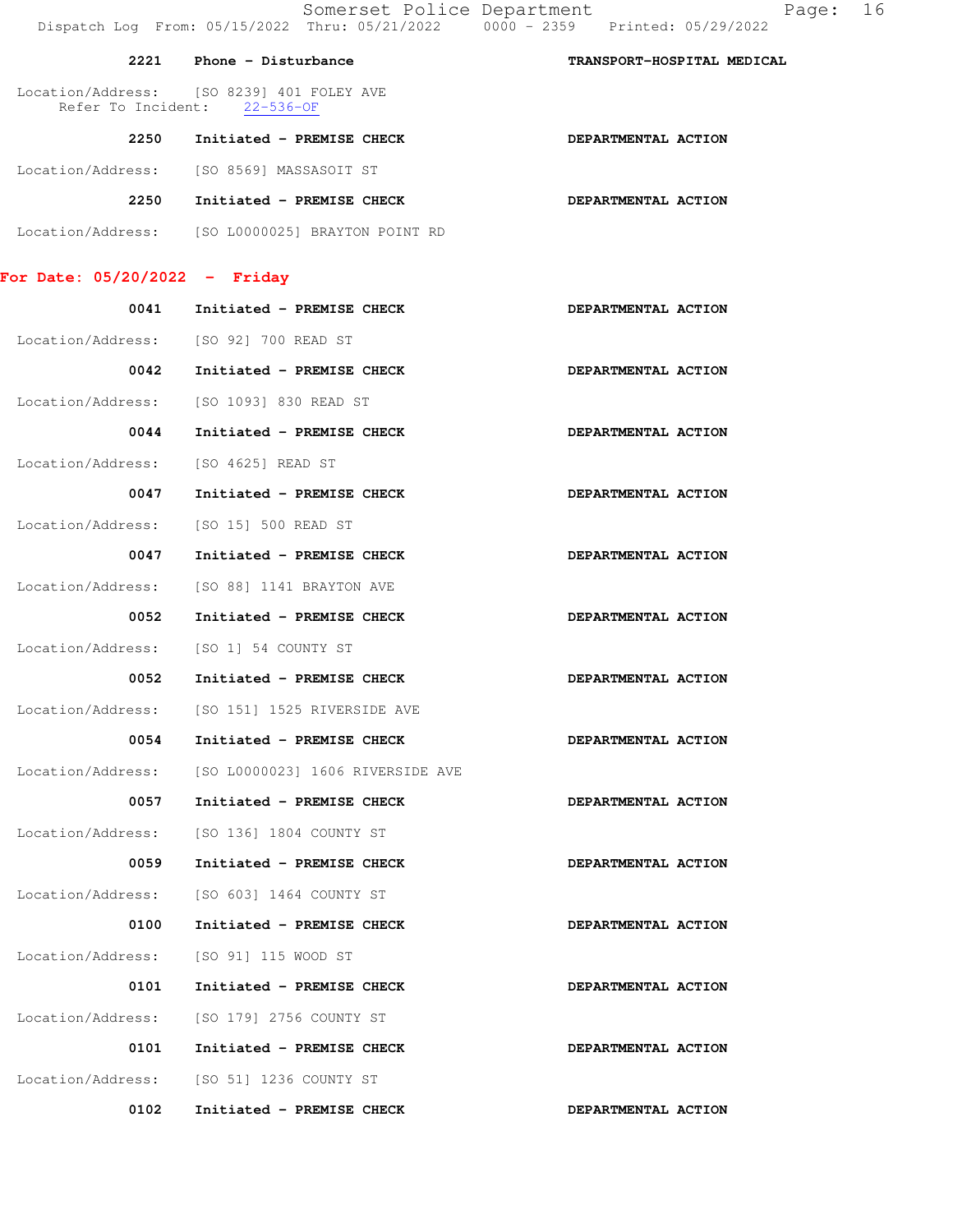|                           | Somerset Police Department<br>Dispatch Log From: 05/15/2022 Thru: 05/21/2022 | 0000 - 2359 Printed: 05/29/2022 |
|---------------------------|------------------------------------------------------------------------------|---------------------------------|
|                           | Location/Address: [SO 137] 1083 COUNTY ST                                    |                                 |
|                           | 0104 Initiated - PREMISE CHECK                                               | DEPARTMENTAL ACTION             |
| Location/Address:         | [SO 6046] 296 BUFFINTON ST                                                   |                                 |
| 0105                      | Initiated - PREMISE CHECK                                                    | DEPARTMENTAL ACTION             |
|                           | Location/Address: [SO L0000009] LINDEN DR                                    |                                 |
| 0110                      | Initiated - PREMISE CHECK                                                    | DEPARTMENTAL ACTION             |
| Location/Address:         | [SO 855] 4052 COUNTY ST                                                      |                                 |
| 0112                      | Initiated - PREMISE CHECK                                                    | DEPARTMENTAL ACTION             |
| Location/Address:         | [SO 842] 985 COUNTY ST                                                       |                                 |
| 0113                      | Initiated - PREMISE CHECK                                                    | DEPARTMENTAL ACTION             |
| Location/Address:         | [SO 1676] 891 COUNTY ST                                                      |                                 |
| 0115                      | Initiated - Suspicious Auto                                                  | DISPERSED GATHERING             |
| Location/Address:         | [SO L0000046] MAIN ST                                                        |                                 |
| 0116                      | Initiated - PREMISE CHECK                                                    | DEPARTMENTAL ACTION             |
| Location/Address:         | [SO 197] 140 WOOD ST                                                         |                                 |
| 0116                      | Initiated - PREMISE CHECK                                                    | DEPARTMENTAL ACTION             |
| Location/Address:         | [SO 836] 740 COUNTY ST                                                       |                                 |
| 0120                      | Initiated - PREMISE CHECK                                                    | DEPARTMENTAL ACTION             |
| Location/Address:         | [SO 87] 625 COUNTY ST                                                        |                                 |
| 0127                      | Initiated - PREMISE CHECK                                                    | DEPARTMENTAL ACTION             |
|                           | Location/Address: [SO 268] 287 COUNTY ST                                     |                                 |
| 0128                      | Initiated - PREMISE CHECK                                                    | DEPARTMENTAL ACTION             |
| Location/Address:         | [SO 421] 215 COUNTY ST                                                       |                                 |
| 0129                      | Initiated - PREMISE CHECK                                                    | DEPARTMENTAL ACTION             |
| Location/Address:         | [SO 5] 145 COUNTY ST                                                         |                                 |
| 0130                      | Initiated - PREMISE CHECK                                                    | DEPARTMENTAL ACTION             |
| Location/Address:         | [SO 4878] 117 COUNTY ST                                                      |                                 |
| 0136                      | Initiated - PREMISE CHECK                                                    | DEPARTMENTAL ACTION             |
| Location/Address:         | [SO 4] 90 OLYMPIC RD                                                         |                                 |
| 0157<br>Location/Address: | Initiated - Suspicious Auto<br>1700 COUNTY ST @ 157 VICTOR ST                | <b>INVESTIGATED</b>             |
| 0208                      | Initiated - PREMISE CHECK                                                    | DEPARTMENTAL ACTION             |
| Location/Address:         | [SO 5826] 146 COUNTY ST                                                      |                                 |
| 0210                      | Initiated - Motor Vehicle Stop                                               | TRAFFIC WARNING ISSUED          |
| Location/Address:         | [SO 21] 516 COUNTY ST                                                        |                                 |
| 0239                      | Initiated - Motor Vehicle Stop                                               | TRAFFIC CITATION ISSUED         |

Page: 17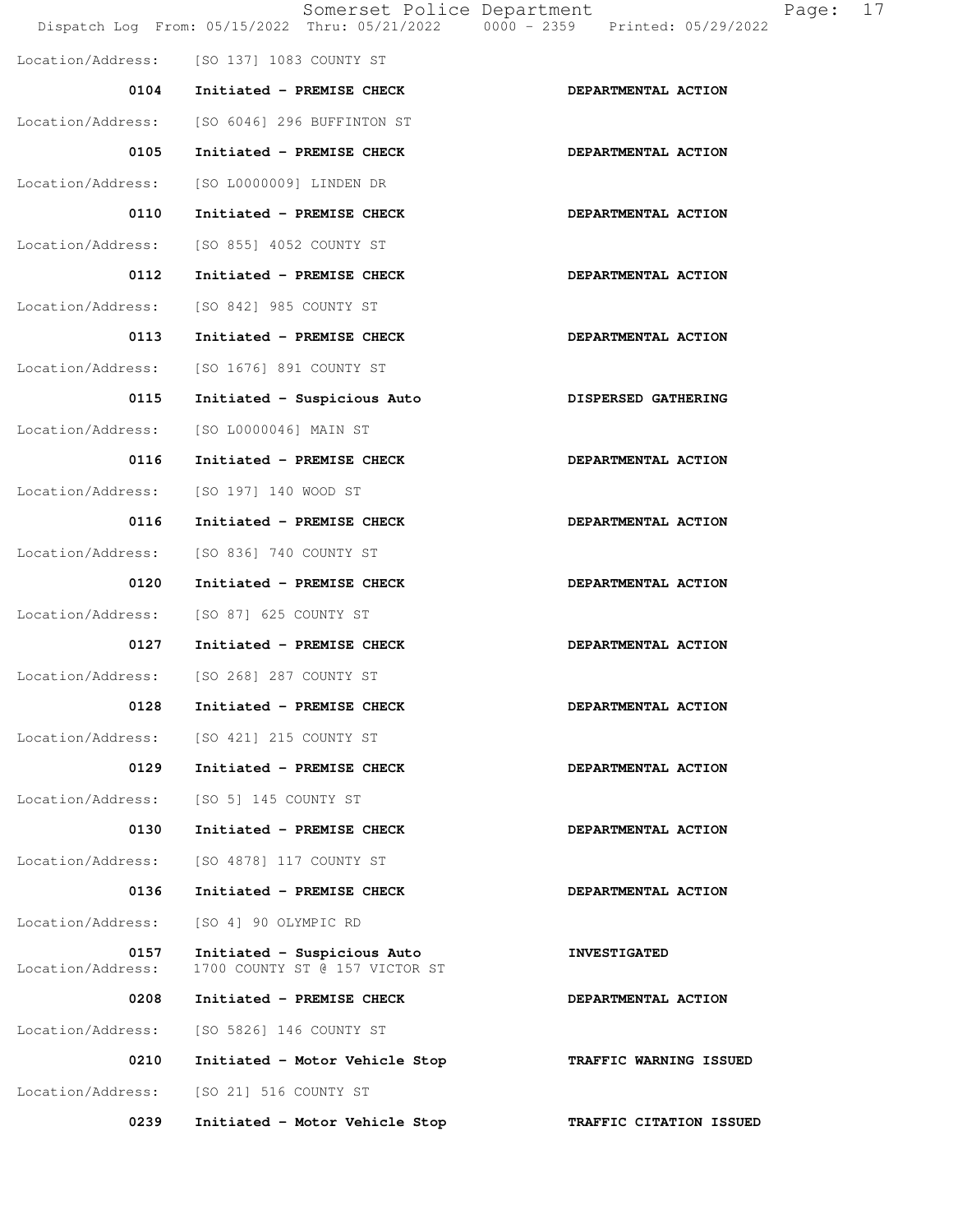|                                         | Somerset Police Department<br>Dispatch Log From: 05/15/2022 Thru: 05/21/2022 0000 - 2359 Printed: 05/29/2022         | 18<br>Page:                  |
|-----------------------------------------|----------------------------------------------------------------------------------------------------------------------|------------------------------|
|                                         | Location/Address: [SO 268] 287 COUNTY ST                                                                             |                              |
| 0639                                    | Initiated - PREMISE CHECK                                                                                            | DEPARTMENTAL ACTION          |
| Location/Address:                       | [SO L0000009] LINDEN DR                                                                                              |                              |
| 0716                                    | Initiated - Motor Vehicle Stop                                                                                       | TRAFFIC CITATION ISSUED      |
| Location/Address:                       | 3129 COUNTY ST @ 1 WHETSTONE HILL RD                                                                                 |                              |
| 0737                                    | Initiated - Public Service Other                                                                                     | DEPARTMENTAL ACTION          |
|                                         | Location/Address: [SO 88] 1141 BRAYTON AVE                                                                           |                              |
| 0839                                    | Phone - Officer Wanted<br>Location/Address: [SO 8241] 93 LUCY LN<br>Refer To Incident: 22-537-OF                     | REPORT PREPARED              |
| Location/Address:                       | 0941 Phone - Continued Investigation<br>[SO 14] 500 WILBUR AVE                                                       | <b>INVESTIGATED</b>          |
| Location/Address:                       | 1139 Initiated - Continued Investigation<br>[SO 88] 1141 BRAYTON AVE                                                 | <b>INVESTIGATED</b>          |
| 1214                                    | Initiated - Disorderly Conduct<br>Location/Address: [SO 87] 625 COUNTY ST<br>Refer To Incident: 22-540-OF            | <b>REPORT PREPARED</b>       |
| 1245                                    | Phone - 911 Hang up/Aban line/Unf Call ACCIDENTAL/DEFECTIVE ALARM                                                    |                              |
| Location/Address:                       | [SO 5670] 157 LINCOLN AVE                                                                                            |                              |
| 1326                                    | Initiated - Officer Wanted<br>Location/Address: [SO 1677] 580 WHETSTONE HILL RD<br>Refer To Incident: 22-539-OF      | REPORT PREPARED              |
| 1406<br>Refer To Arrest:                | Initiated - Arrest Warrants (All) REPORT PREPARED<br>Location/Address: [SO 1642] 193 WESTHILL AVE<br>$22 - 183 - AR$ |                              |
|                                         | Arrest: GONCALVES, LUIS B<br>Address: 239 PROSPECT ST Apt. #FL1 PAWTUCKET, RI                                        |                              |
| Age:<br>Charges:                        | 28<br>WARRANT, STRAIGHT                                                                                              |                              |
| 1541                                    | Initiated - Motor Vehicle Stop                                                                                       | TRAFFIC CITATION ISSUED      |
| Location/Address:                       | [SO 7048] 231 RIVERSIDE AVE                                                                                          |                              |
| 1551                                    | Initiated - Motor Vehicle Stop                                                                                       | TRAFFIC CITATION ISSUED      |
| Location/Address:                       | 61 ALDEN PL @ 118 WALKER ST                                                                                          |                              |
| 1556<br>Location/Address:               | Phone - Disturbance<br>[SO 5599] 1864 READ ST @ 29 VALLEY RD                                                         | <b>UNFOUNDED</b>             |
| 1614                                    | Initiated - Motor Vehicle Stop                                                                                       | TRAFFIC CITATION ISSUED      |
| Location/Address:                       | 1073 WILBUR AVE                                                                                                      |                              |
| 1622                                    | Initiated - Motor Vehicle Stop                                                                                       | TRAFFIC CITATION ISSUED      |
| Location/Address:                       | [SO 499] 329 WILBUR AVE                                                                                              |                              |
| 1630                                    | Initiated - Motor Vehicle Stop                                                                                       | TRAFFIC CITATION ISSUED      |
| Location/Address:                       | [SO 7048] 231 RIVERSIDE AVE                                                                                          |                              |
| 1637                                    | Phone - Accident, Injury                                                                                             | TRANSPORT-HOSPITAL M/V CRASH |
| Location/Address:<br>Refer To Accident: | 500 READ ST @ 985 BRAYTON AVE<br>$22 - 173 - AC$                                                                     |                              |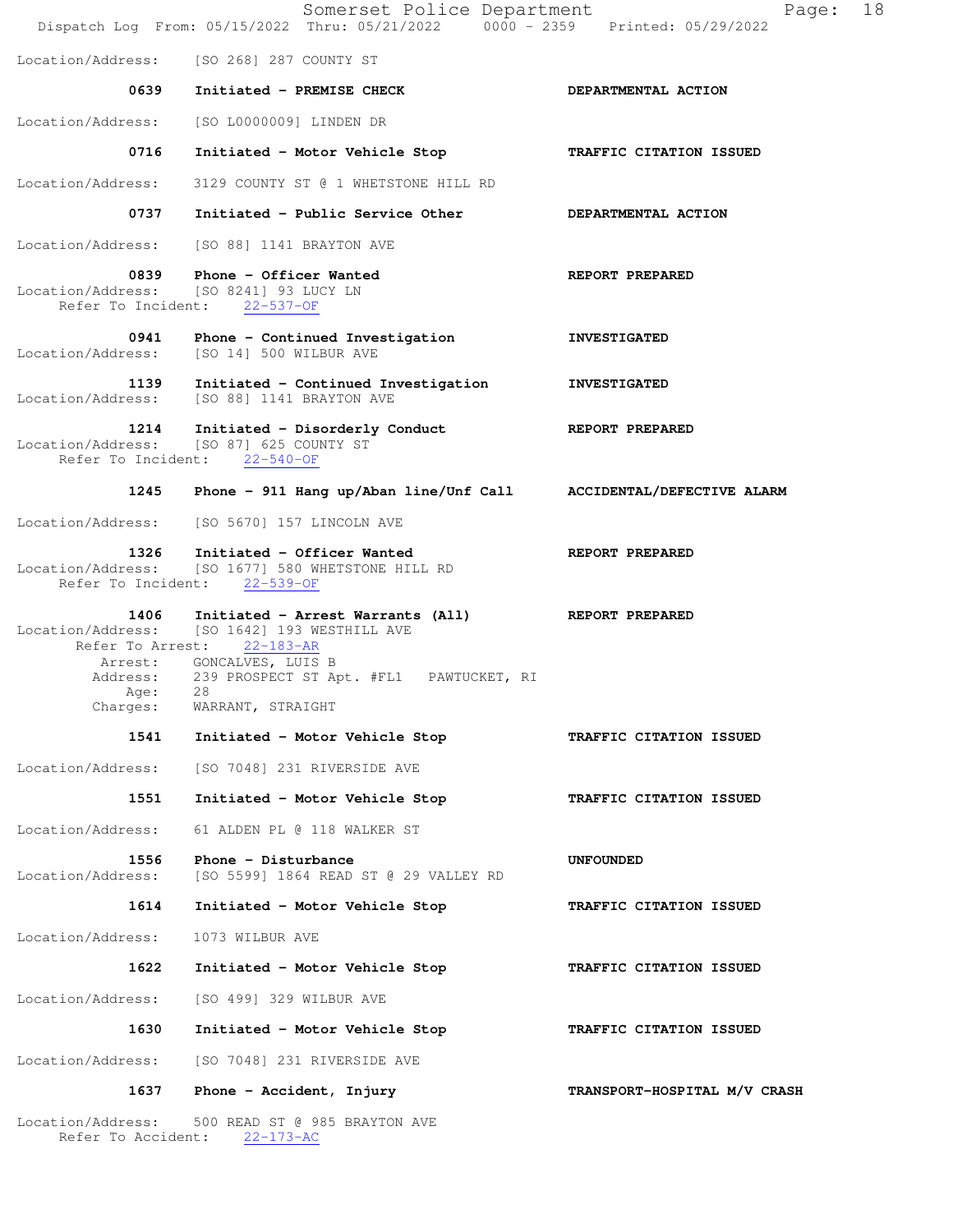Somerset Police Department Fage: 19 Dispatch Log From: 05/15/2022 Thru: 05/21/2022 0000 - 2359 Printed: 05/29/2022

| 1640                                            | Initiated - Motor Vehicle Stop                                      | TRAFFIC CITATION ISSUED   |
|-------------------------------------------------|---------------------------------------------------------------------|---------------------------|
| Location/Address:                               | 61 ALDEN PL @ 118 WALKER ST                                         |                           |
| 1650                                            | Initiated - Motor Vehicle Stop                                      | TRAFFIC CITATION ISSUED   |
| Location/Address:                               | [SO 2301] 34 RIVERSIDE AVE                                          |                           |
| 1702                                            | Initiated - Motor Vehicle Stop                                      | TRAFFIC CITATION ISSUED   |
| Location/Address:                               | 118 WALKER ST @ 61 ALDEN PL                                         |                           |
| 1713                                            | Initiated - Motor Vehicle Stop                                      | TRAFFIC CITATION ISSUED   |
| Location/Address:                               | 61 ALDEN PL @ 118 WALKER ST                                         |                           |
| 1720                                            | Initiated - Motor Vehicle Stop                                      | TRAFFIC CITATION ISSUED   |
| Location/Address:                               | [SO 14] 500 WILBUR AVE                                              |                           |
| 1720                                            | Phone - Parking Violation                                           | DEPARTMENTAL ACTION       |
| Location/Address:                               | 157 VICTOR ST @ 1700 COUNTY ST                                      |                           |
| 1733                                            | Initiated - Motor Vehicle Stop                                      | TRAFFIC CITATION ISSUED   |
| Location/Address:                               | 61 ALDEN PL @ 118 WALKER ST                                         |                           |
| 1743                                            | Initiated - Motor Vehicle Stop                                      | TRAFFIC CITATION ISSUED   |
| Location/Address:                               | [SO 14] 500 WILBUR AVE                                              |                           |
| 1744<br>Location/Address:                       | Phone - Check Well Being<br>[SO 5532] 81 EASTVIEW AVE               | <b>INVESTIGATED</b>       |
| 1755                                            | Initiated - Motor Vehicle Stop                                      | TRAFFIC CITATION ISSUED   |
| Location/Address:                               | 61 ALDEN PL @ 118 WALKER ST                                         |                           |
| 1800<br>Location/Address:                       | Phone - Officer Wanted<br>22 ANNETTE AVE                            | <b>INVESTIGATED</b>       |
| 1806                                            | Initiated - Motor Vehicle Stop                                      | TRAFFIC CITATION ISSUED   |
| Location/Address:                               | [SO 14] 500 WILBUR AVE                                              |                           |
| 1846<br>Location/Address:                       | Phone - Assist Other Agency<br>6 HOOD ST                            | SERVICES RENDERED         |
| 1905<br>Location/Address:                       | Phone - Motor Vehicle Complaints<br>1700 COUNTY ST @ 157 VICTOR ST  | <b>UNFOUNDED</b>          |
| 1914<br>Location/Address:                       | Phone - Motor Vehicle Complaints<br>WILBUR AVE                      | <b>UNFOUNDED</b>          |
| 2009                                            | Initiated - Summons/Papers Service                                  | MESSAGE/SUMMONS DELIVERED |
| Location/Address:                               | 438 ELM ST                                                          |                           |
| 2053<br>Location/Address:                       | Phone - Disturbance<br>[SO 6046] 296 BUFFINTON ST                   | PEACE RESTORED            |
| 2156<br>Location/Address:<br>Refer To Accident: | Initiated - Accident<br>[SO 171] 1876 WILBUR AVE<br>$22 - 174 - AC$ | REPORT PREPARED           |
| 2158                                            | Initiated - Continued Investigation                                 | DEPARTMENTAL ACTION       |

Location/Address: ANNETTE AVE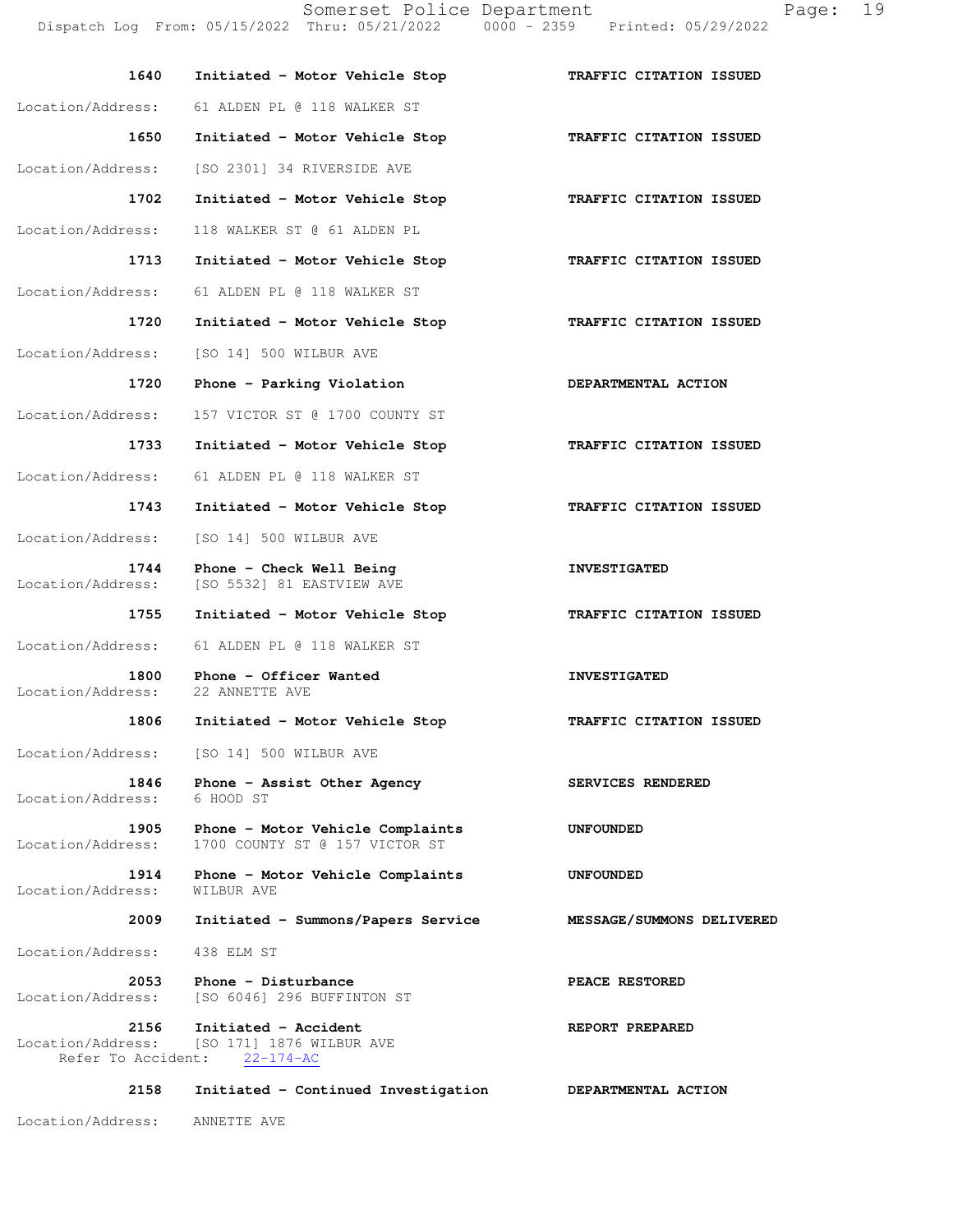Somerset Police Department Page: 20 Dispatch Log From: 05/15/2022 Thru: 05/21/2022 0000 - 2359 Printed: 05/29/2022

**For Date: 05/21/2022 - Saturday**

| 0104              | Initiated - Motor Vehicle Stop               | TRAFFIC CITATION ISSUED        |
|-------------------|----------------------------------------------|--------------------------------|
|                   | Location/Address: [SO 174] 1212 COUNTY ST    |                                |
| 0108              | Initiated - PREMISE CHECK                    | DEPARTMENTAL ACTION            |
| Location/Address: | [SO 136] 1804 COUNTY ST                      |                                |
| 0109              | Initiated - Motor Vehicle Stop               | <b>TRAFFIC CITATION ISSUED</b> |
| Location/Address: | 1703 COUNTY ST @ 70 LAFAYETTE ST             |                                |
| 0114              | Initiated - PREMISE CHECK                    | DEPARTMENTAL ACTION            |
| Location/Address: | [SO 197] 140 WOOD ST                         |                                |
| 0114              | Initiated - PREMISE CHECK                    | DEPARTMENTAL ACTION            |
|                   | Location/Address: [SO 51] 1236 COUNTY ST     |                                |
| 0116              | Initiated - Motor Vehicle Stop               | TRAFFIC CITATION ISSUED        |
| Location/Address: | [SO 603] 1464 COUNTY ST                      |                                |
| 0120              | Initiated - PREMISE CHECK                    | DEPARTMENTAL ACTION            |
| Location/Address: | [SO 603] 1464 COUNTY ST                      |                                |
| 0123              | Initiated - Motor Vehicle Stop               | TRAFFIC CITATION ISSUED        |
| Location/Address: | [SO 100] 2112 COUNTY ST                      |                                |
| 0138              | Initiated - PREMISE CHECK                    | DEPARTMENTAL ACTION            |
| Location/Address: | [SO 137] 1083 COUNTY ST                      |                                |
| 0140              | Initiated - PREMISE CHECK                    | DEPARTMENTAL ACTION            |
|                   | Location/Address: [SO 57] 1142 COUNTY ST     |                                |
| 0141              | Initiated - PREMISE CHECK                    | DEPARTMENTAL ACTION            |
|                   | Location/Address: [SO 842] 985 COUNTY ST     |                                |
| 0141              | Initiated - PREMISE CHECK                    | DEPARTMENTAL ACTION            |
|                   | Location/Address: [SO 6046] 296 BUFFINTON ST |                                |
| 0143              | Initiated - PREMISE CHECK                    | DEPARTMENTAL ACTION            |
|                   | Location/Address: [SO 268] 287 COUNTY ST     |                                |
| 0151              | Initiated - PREMISE CHECK                    | DEPARTMENTAL ACTION            |
| Location/Address: | [SO 1676] 891 COUNTY ST                      |                                |
| 0153              | Initiated - PREMISE CHECK                    | DEPARTMENTAL ACTION            |
| Location/Address: | [SO L0000009] LINDEN DR                      |                                |
| 0157              | Initiated - Motor Vehicle Stop               | TRAFFIC CITATION ISSUED        |
| Location/Address: | 1596 COUNTY ST @ 226 GROVE AVE               |                                |
| 0203              | Initiated - PREMISE CHECK                    | DEPARTMENTAL ACTION            |
| Location/Address: | [SO 836] 740 COUNTY ST                       |                                |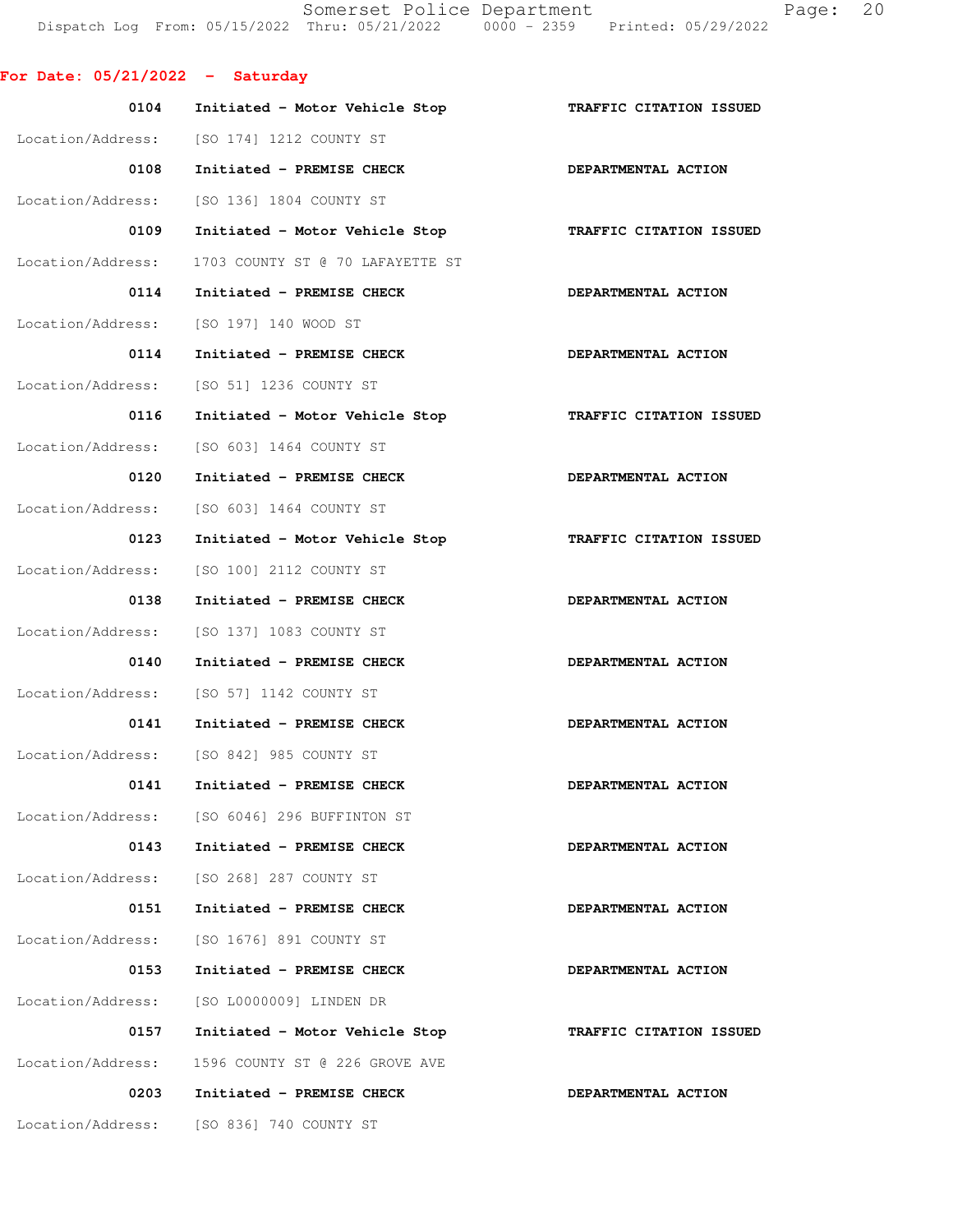| 0204                                  | Initiated - PREMISE CHECK                         | DEPARTMENTAL ACTION     |
|---------------------------------------|---------------------------------------------------|-------------------------|
|                                       | Location/Address: [SO 87] 625 COUNTY ST           |                         |
| 0207                                  | Initiated - PREMISE CHECK                         | DEPARTMENTAL ACTION     |
| Location/Address:                     | [SO 421] 215 COUNTY ST                            |                         |
| 0207                                  | Initiated - PREMISE CHECK                         | DEPARTMENTAL ACTION     |
|                                       | Location/Address: [SO 5] 145 COUNTY ST            |                         |
| 0210                                  | Initiated - PREMISE CHECK                         | DEPARTMENTAL ACTION     |
| Location/Address:                     | [SO L0000023] 1606 RIVERSIDE AVE                  |                         |
| 0211                                  | Initiated - PREMISE CHECK                         | DEPARTMENTAL ACTION     |
| Location/Address: [SO 1] 54 COUNTY ST |                                                   |                         |
| 0212                                  | Initiated - PREMISE CHECK                         | DEPARTMENTAL ACTION     |
|                                       | Location/Address: [SO 4878] 117 COUNTY ST         |                         |
| 0213                                  | Initiated - PREMISE CHECK                         | DEPARTMENTAL ACTION     |
| Location/Address: [SO 15] 500 READ ST |                                                   |                         |
| 0214                                  | Initiated - PREMISE CHECK                         | DEPARTMENTAL ACTION     |
| Location/Address:                     | [SO 88] 1141 BRAYTON AVE                          |                         |
| 0219                                  | Initiated - PREMISE CHECK                         | DEPARTMENTAL ACTION     |
| Location/Address:                     | [SO 92] 700 READ ST                               |                         |
| 0220                                  | Initiated - PREMISE CHECK                         | DEPARTMENTAL ACTION     |
|                                       | Location/Address: [SO 1093] 830 READ ST           |                         |
| 0222                                  | Initiated - PREMISE CHECK                         | DEPARTMENTAL ACTION     |
| Location/Address: [SO 4625] READ ST   |                                                   |                         |
| 0233                                  | Initiated - Motor Vehicle Stop                    | TRAFFIC WARNING ISSUED  |
| Location/Address: [SO 15] 500 READ ST |                                                   |                         |
| 0245                                  | Initiated - PREMISE CHECK                         | DEPARTMENTAL ACTION     |
| Location/Address:                     | [SO 9111] 927 COUNTY ST                           |                         |
| 0415                                  | Phone - Disturbance                               | DEPARTMENTAL ACTION     |
| Location/Address:                     | 277 WESTHILL AVE                                  |                         |
| 0706<br>Location/Address:             | Phone - KEEP THE PEACE<br>[SO 427] 22 ANNETTE AVE | SERVICES RENDERED       |
| 0709                                  | Phone - Check Well Being                          | DEPARTMENTAL ACTION     |
| Location/Address:                     | [SO 2] 535 GRAND ARMY HWY                         |                         |
| 0819                                  | Initiated - Motor Vehicle Stop                    | TRAFFIC CITATION ISSUED |
| Location/Address:                     | 279 PRATT AVE @ 1119 COUNTY ST                    |                         |
| 0839                                  | Initiated - Motor Vehicle Stop                    | TRAFFIC CITATION ISSUED |
| Location/Address:                     | 203 LUTHER AVE @ 740 COUNTY ST                    |                         |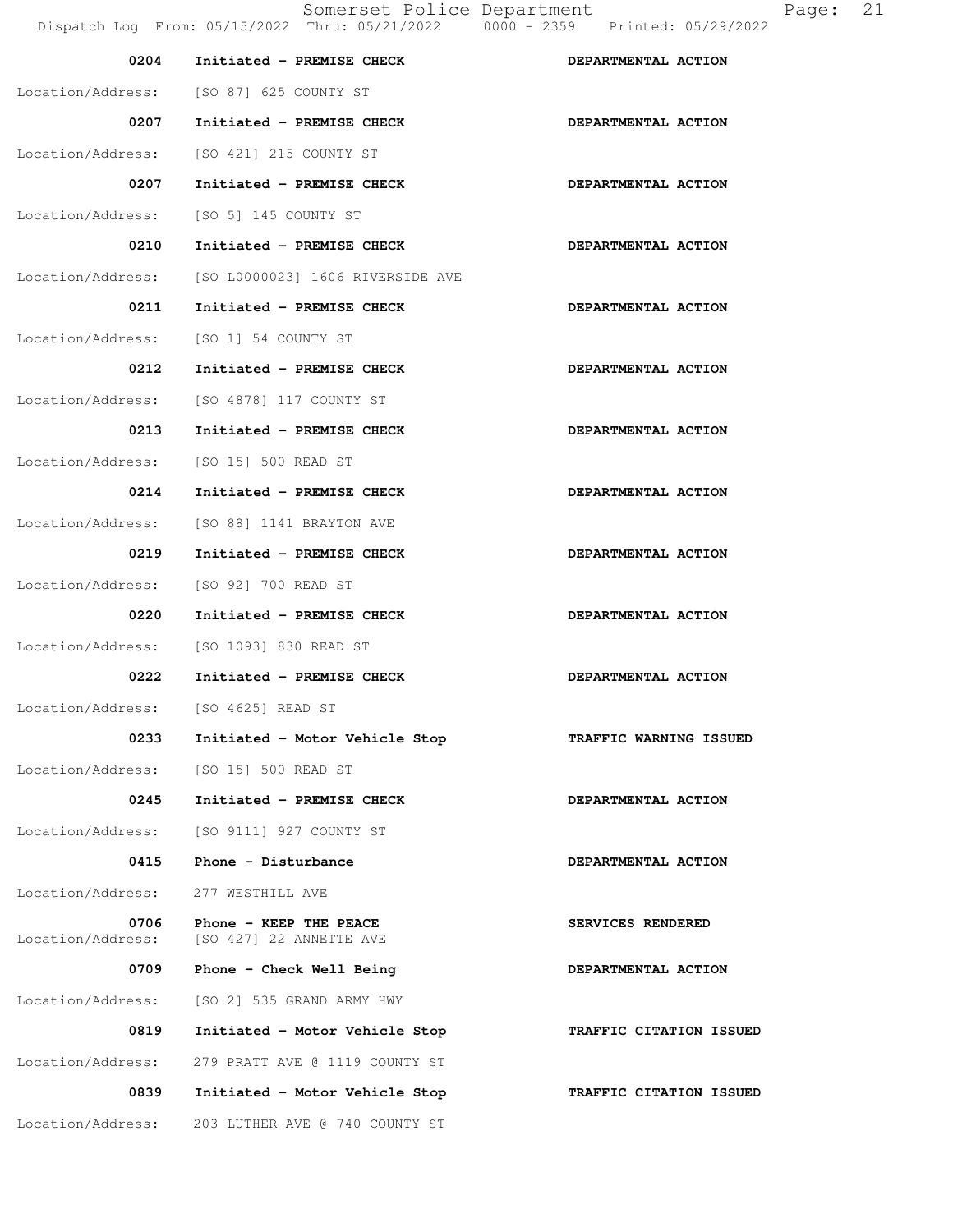Somerset Police Department Page: 22 Dispatch Log From: 05/15/2022 Thru: 05/21/2022 0000 - 2359 Printed: 05/29/2022  **0849 Initiated - Motor Vehicle Stop TRAFFIC CITATION ISSUED**  Location/Address: 223 BUFFINTON ST @ 994 COUNTY ST  **0859 Initiated - Motor Vehicle Stop TRAFFIC CITATION ISSUED**  Location/Address: [SO 1676] 891 COUNTY ST  **0859 Initiated - Motor Vehicle Stop TRAFFIC CITATION ISSUED**  Location/Address: [SO 7048] 231 RIVERSIDE AVE  **0912 Initiated - Motor Vehicle Stop TRAFFIC CITATION ISSUED**  Location/Address: [SO 7048] 231 RIVERSIDE AVE  **0918 Initiated - Motor Vehicle Stop TRAFFIC CITATION ISSUED**  Location/Address: 203 LUTHER AVE @ 740 COUNTY ST  **0924 Initiated - Motor Vehicle Stop TRAFFIC CITATION ISSUED**  Location/Address: 203 LUTHER AVE @ 740 COUNTY ST 0927 Phone - Suspicious Person/Activity **REPORT PREPARED** Location/Address: [SO 9716] 49 ADAMS ST<br>Refer To Incident: 22-544-OF Refer To Incident:  **0936 Initiated - Motor Vehicle Stop TRAFFIC CITATION ISSUED**  Location/Address: 203 LUTHER AVE @ 740 COUNTY ST 0947 Initiated - Motor Vehicle Stop **TRAFFIC CITATION ISSUED**  Location/Address: 223 BUFFINTON ST @ 994 COUNTY ST 0955 Initiated - Motor Vehicle Stop **TRAFFIC CITATION ISSUED** Location/Address: [SO 204] 525 COUNTY ST  **1011 Initiated - Motor Vehicle Stop TRAFFIC CITATION ISSUED**  Location/Address: 203 LUTHER AVE @ 740 COUNTY ST  **1022 Initiated - Motor Vehicle Stop TRAFFIC CITATION ISSUED**  Location/Address: 203 LUTHER AVE @ 740 COUNTY ST  **1041 Phone - Suspicious Auto DEPARTMENTAL ACTION**  Location/Address: [SO 5234] 13 RIPLEY ST 1043 Phone - Alarm Burglar/Holdup **ACCIDENTAL/DEFECTIVE ALARM**  Location/Address: [SO 2669] 996 BRAYTON AVE  **1055 Phone - Alarm Burglar/Holdup ACCIDENTAL/DEFECTIVE ALARM**  Location/Address: [SO 4055] 10 PURINGTON ST  **1115 Initiated - Motor Vehicle Stop TRAFFIC CITATION ISSUED**  Location/Address: 36 BOWKER TER @ 833 COUNTY ST **1134** Phone - Accident **REPORT PREPARED**  Location/Address: [SO 17] 994 COUNTY ST Refer To Accident: 22-175-AC 1347 Phone - Alarm Burglar/Holdup **ACCIDENTAL/DEFECTIVE ALARM**